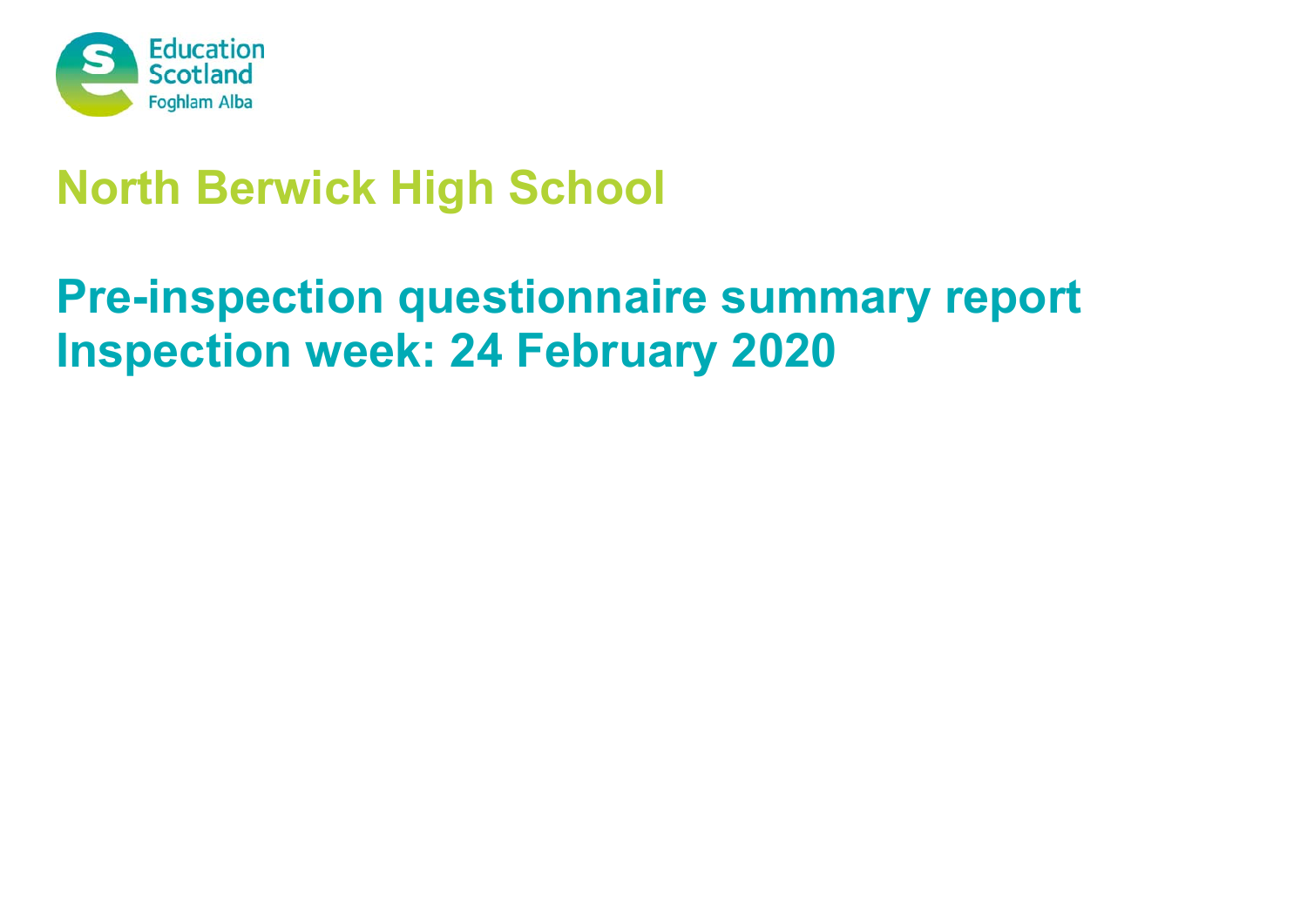# **Questionnaire for young people in secondary stages (02)**

| Q<br>No.        | <b>Question</b>                                                                                                         | <b>Response</b><br>Count | <b>Strongly</b><br>agree % | Agree<br>$\frac{0}{0}$ | <b>Disagree</b><br>$\%$ | <b>Strongly</b><br>disagree % | Don't<br>know<br>$\frac{0}{0}$ | Didn't<br>answer<br>$\frac{0}{0}$ |
|-----------------|-------------------------------------------------------------------------------------------------------------------------|--------------------------|----------------------------|------------------------|-------------------------|-------------------------------|--------------------------------|-----------------------------------|
| 4               | I feel safe when I am at school.                                                                                        | 767                      | 27.25                      | 61.67                  | 4.04                    | 1.96                          | 4.82                           | 0.26                              |
| 5               | My school helps me to feel safe.                                                                                        | 767                      | 14.08                      | 54.11                  | 15.38                   | 3.91                          | 11.6                           | 0.91                              |
| 6               | I have someone in my school I can speak to if I am upset<br>or worried about something.                                 | 767                      | 25.16                      | 53.32                  | 11.6                    | 3.91                          | 5.74                           | 0.26                              |
|                 | Staff treat me fairly and with respect.                                                                                 | 767                      | 18.38                      | 60.5                   | 10.43                   | 3.78                          | 6                              | 0.91                              |
| 8               | Other young people treat me fairly and with respect.                                                                    | 767                      | 11.99                      | 59.71                  | 14.6                    | 4.95                          | 8.08                           | 0.65                              |
| 9               | My school helps me to understand and respect other<br>people.                                                           | 767                      | 16.82                      | 63.23                  | 9.91                    | 2.61                          | 6.78                           | 0.65                              |
| 10 <sup>°</sup> | My school is helping me to become confident.                                                                            | 767                      | 13.17                      | 42.37                  | 25.95                   | 6.91                          | 11.08                          | 0.52                              |
| 11              | My school teaches me how to lead a healthy lifestyle.                                                                   | 767                      | 9.26                       | 50.72                  | 24.12                   | 5.48                          | 9.91                           | 0.52                              |
| 12 <sup>°</sup> | There are lots of chances at my school for me to get<br>regular exercise.                                               | 767                      | 17.99                      | 58.02                  | 15.65                   | 3.39                          | 4.43                           | 0.52                              |
| 13              | My school offers me the opportunity to take part in<br>activities in school beyond the classroom and timetabled<br>day. | 767                      | 23.08                      | 58.02                  | 7.69                    | 3.65                          | 7.04                           | 0.52                              |
| 14              | I have the opportunity to discuss my achievements<br>outwith school with an adult in school who knows me<br>well.       | 767                      | 8.87                       | 37.42                  | 29.86                   | 9.65                          | 13.17                          | 1.04                              |
| 15              | My school listens to my views.                                                                                          | 767                      | 6.13                       | 42.5                   | 24.77                   | 10.69                         | 15.12                          | 0.78                              |
| 16              | My school takes my views into account.                                                                                  | 767                      | 3.91                       | 33.51                  | 27.9                    | 10.56                         | 23.08                          | 1.04                              |
| 17              | My homework helps me to understand and improve my<br>work in school.                                                    | 767                      | 10.17                      | 44.46                  | 23.08                   | 14.21                         | 7.56                           | 0.52                              |
| 18              | I was given good advice to make choices about taking<br>the subjects that are right for me.                             | 767                      | 15.38                      | 45.63                  | 17.47                   | 5.22                          | 15.78                          | 0.52                              |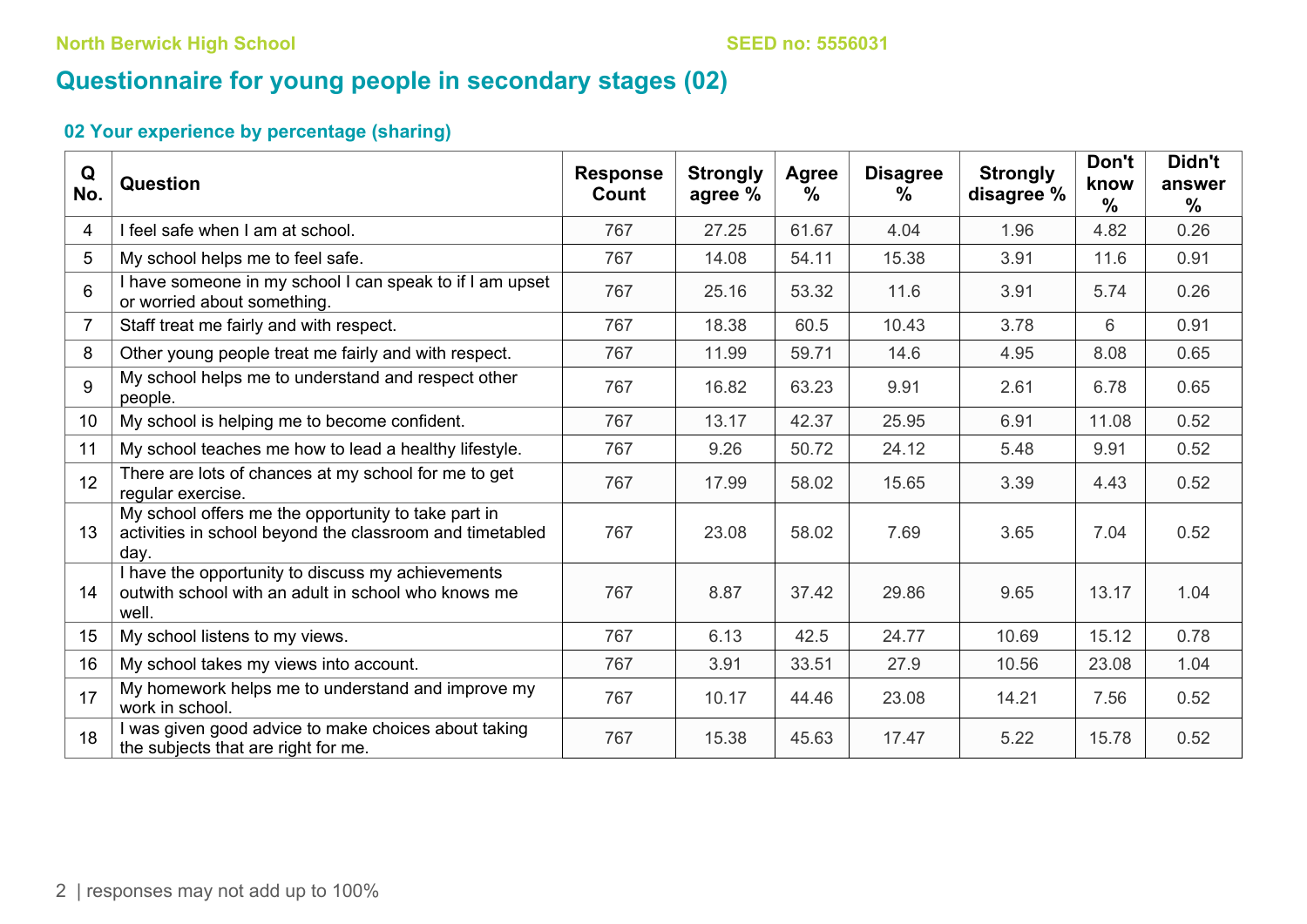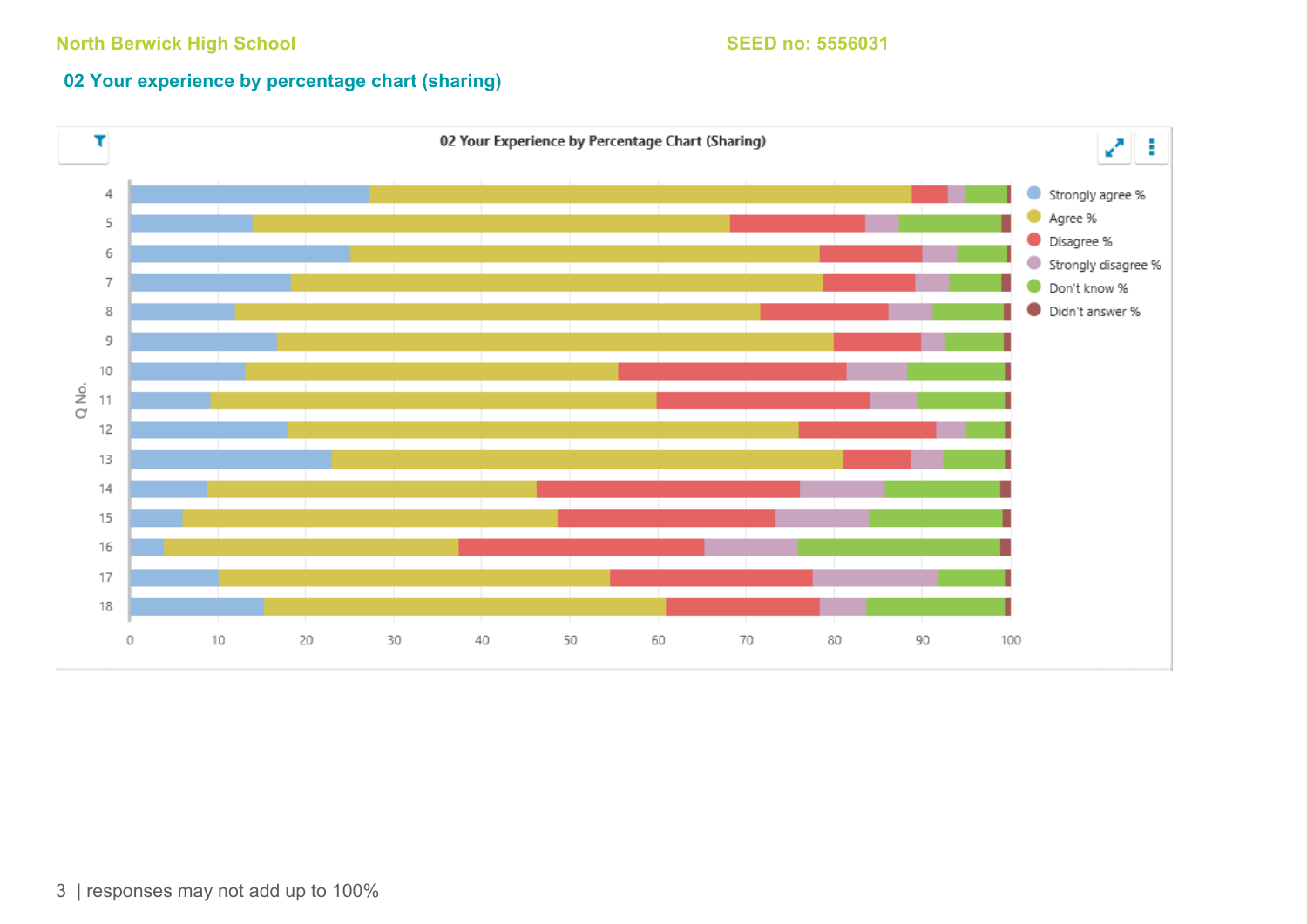| Q<br>No. | <b>Question</b>                                                        | <b>Response</b><br>Count | All of the<br>time % | Some of the<br>time % | Not very<br>often % | Don't<br>know % | Didn't<br>answer % |
|----------|------------------------------------------------------------------------|--------------------------|----------------------|-----------------------|---------------------|-----------------|--------------------|
| 19       | Staff help young people to be responsible for their<br>own behaviour.  | 767                      | 19.82                | 61.02                 | 11.86               | 6.39            | 0.91               |
| 20       | I feel comfortable approaching staff with questions<br>or suggestions. | 767                      | 23.73                | 49.15                 | 23.08               | 3               | 1.04               |
| 21       | I am given the opportunity to influence what and<br>how I learn.       | 767                      | 12.39                | 45.89                 | 34.29               | 6.26            | 1.17               |
| 22       | I enjoy learning at school.                                            | 767                      | 13.56                | 59.06                 | 24.51               | 1.69            | 1.17               |
| 23       | I feel that my work in school is hard enough.                          | 767                      | 37.81                | 53.72                 | 5.08                | 2.48            | 0.91               |
| 24       | I know who to ask to get help if I find my work too<br>hard.           | 767                      | 45.5                 | 37.55                 | 11.34               | 4.69            | 0.91               |
| 25       | Staff help me to understand how I am progressing<br>in my school work. | 767                      | 22.82                | 57.89                 | 15.51               | 3               | 0.78               |
| 26       | The feedback I receive on my work helps me to<br>improve my learning.  | 767                      | 23.6                 | 56.71                 | 15.78               | 2.61            | 1.3                |
| 27       | I am encouraged by staff to do the best I can.                         | 767                      | 46.41                | 41.46                 | 9.26                | 1.96            | 0.91               |
| 28       | I am happy with the quality of teaching in my<br>school.               | 767                      | 34.03                | 52.93                 | 9.52                | 2.35            | 1.17               |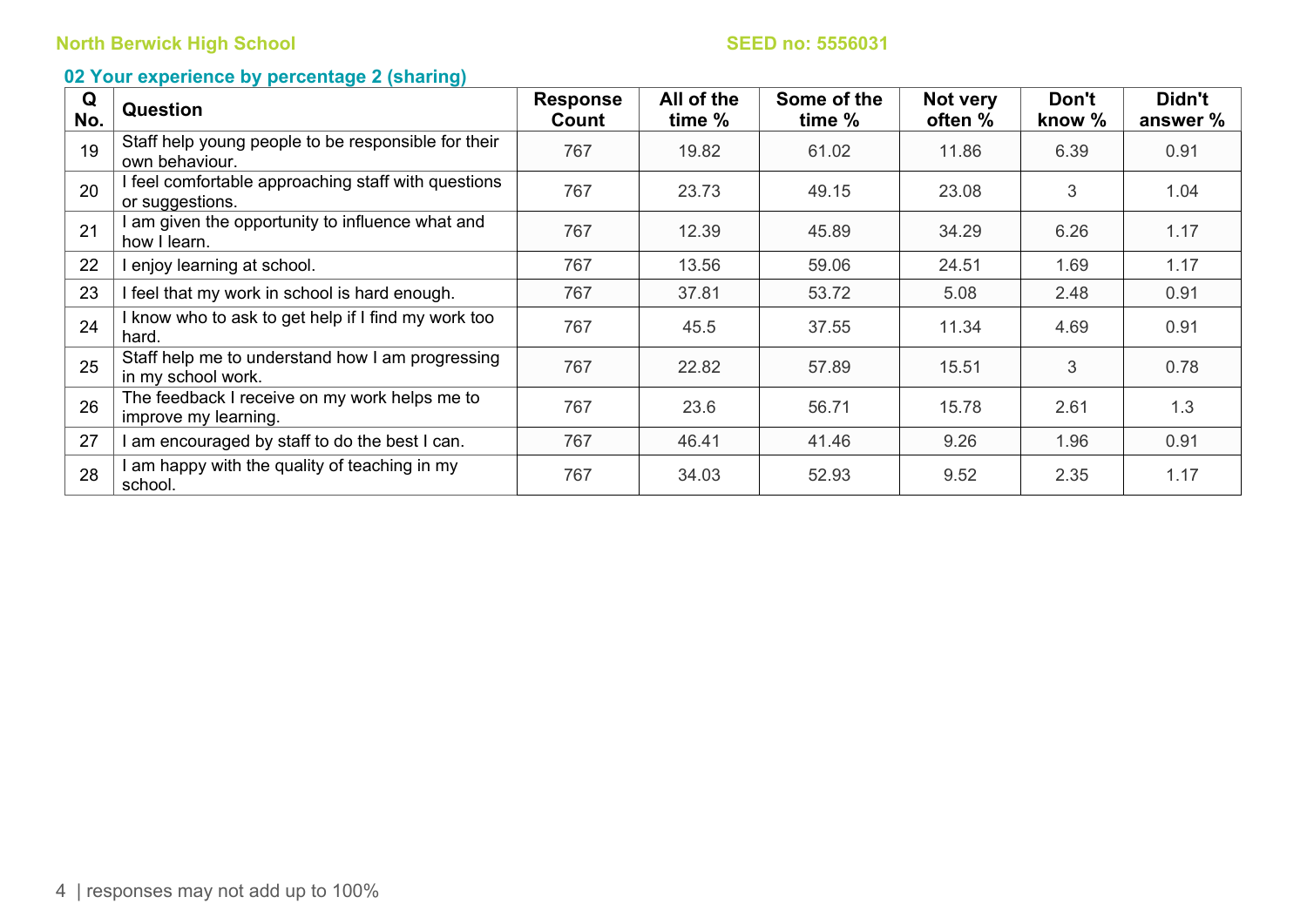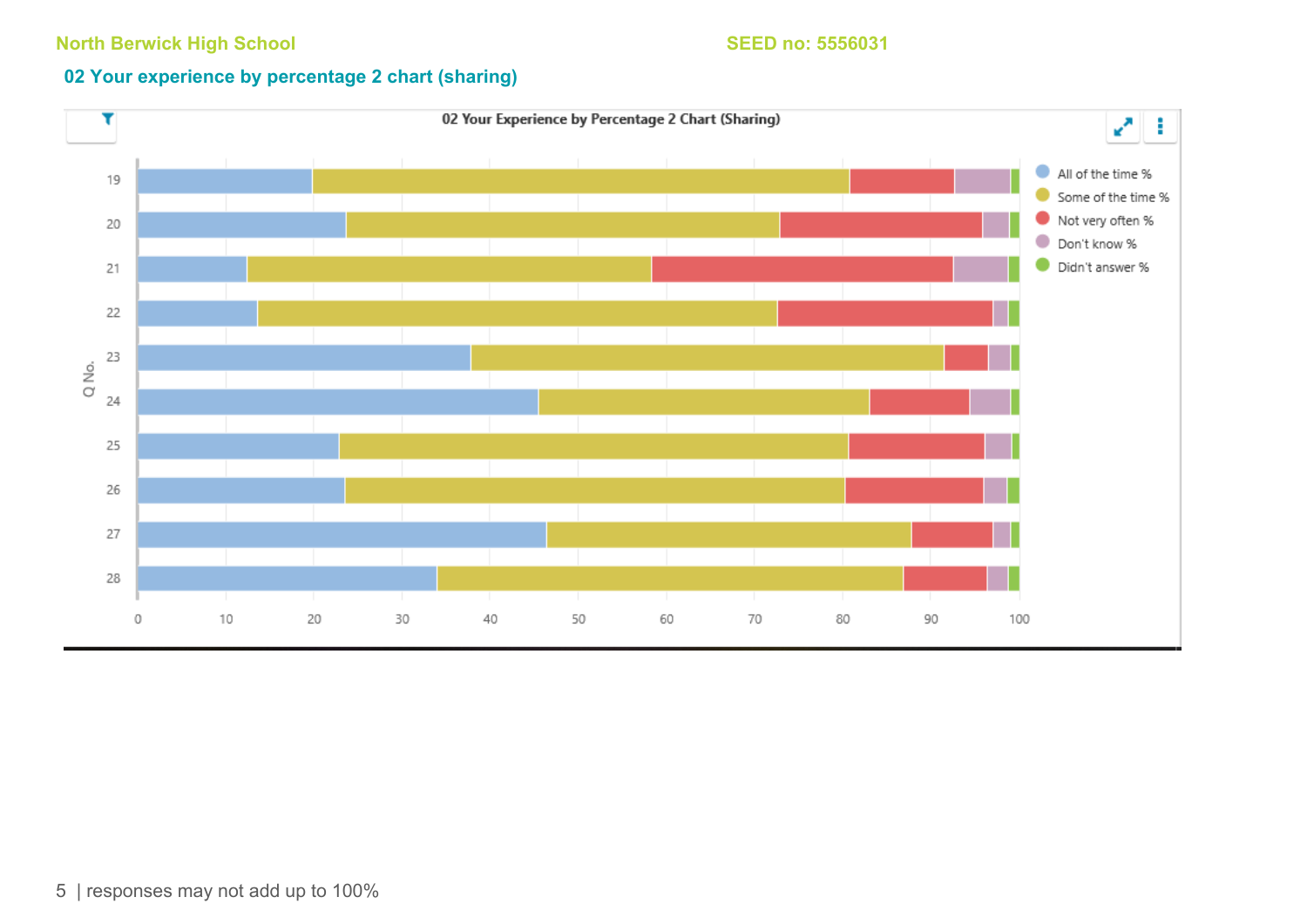#### **02 Your experience by percentage (sharing) bullying**

| No. | <b>Question</b>                         | <b>Response</b><br><b>Count</b> | Strongly   Agree  <br>agree % | $\frac{0}{0}$ | <b>Disagree</b><br>$\frac{0}{0}$ | <b>Strongly</b><br>disagree<br>$\frac{9}{6}$ | <b>Never</b><br>experienced | Didn't<br>answer<br>$\%$ |
|-----|-----------------------------------------|---------------------------------|-------------------------------|---------------|----------------------------------|----------------------------------------------|-----------------------------|--------------------------|
| 29  | My school deals well with any bullying. | 767                             | 5.61                          | 19.43         | 16.43                            | 11.99                                        | 45.37                       |                          |

### **02 Your experience by percentage chart (sharing) bullying**

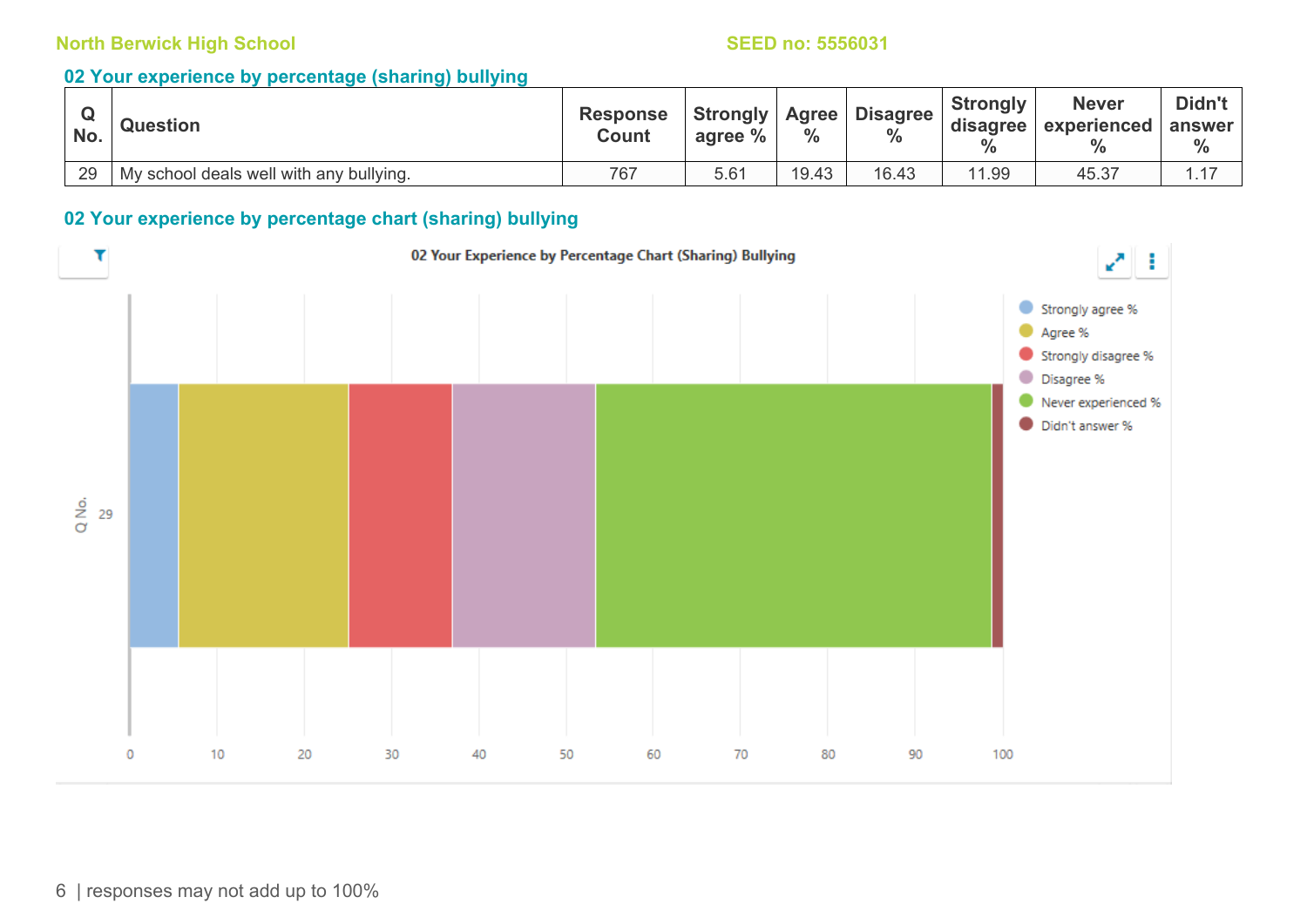### **02 Your experience by percentage (sharing) moved**

| No. | Question                                                                 | <b>Response</b><br>Count | <b>Strongly</b><br>agree % | Agree % | <b>Disagree</b><br>$\frac{0}{0}$ | <b>Strongly</b><br>disagree % | Haven't<br>moved % | Didn't<br>answer % |
|-----|--------------------------------------------------------------------------|--------------------------|----------------------------|---------|----------------------------------|-------------------------------|--------------------|--------------------|
| 30  | I was well supported if I moved to a new<br>school within the last year. | 767                      | 5.87                       | 13.17   | .96                              | 34.                           | 77.05              | 0.52               |

#### **02 Your experience by percentage chart (sharing) moved**

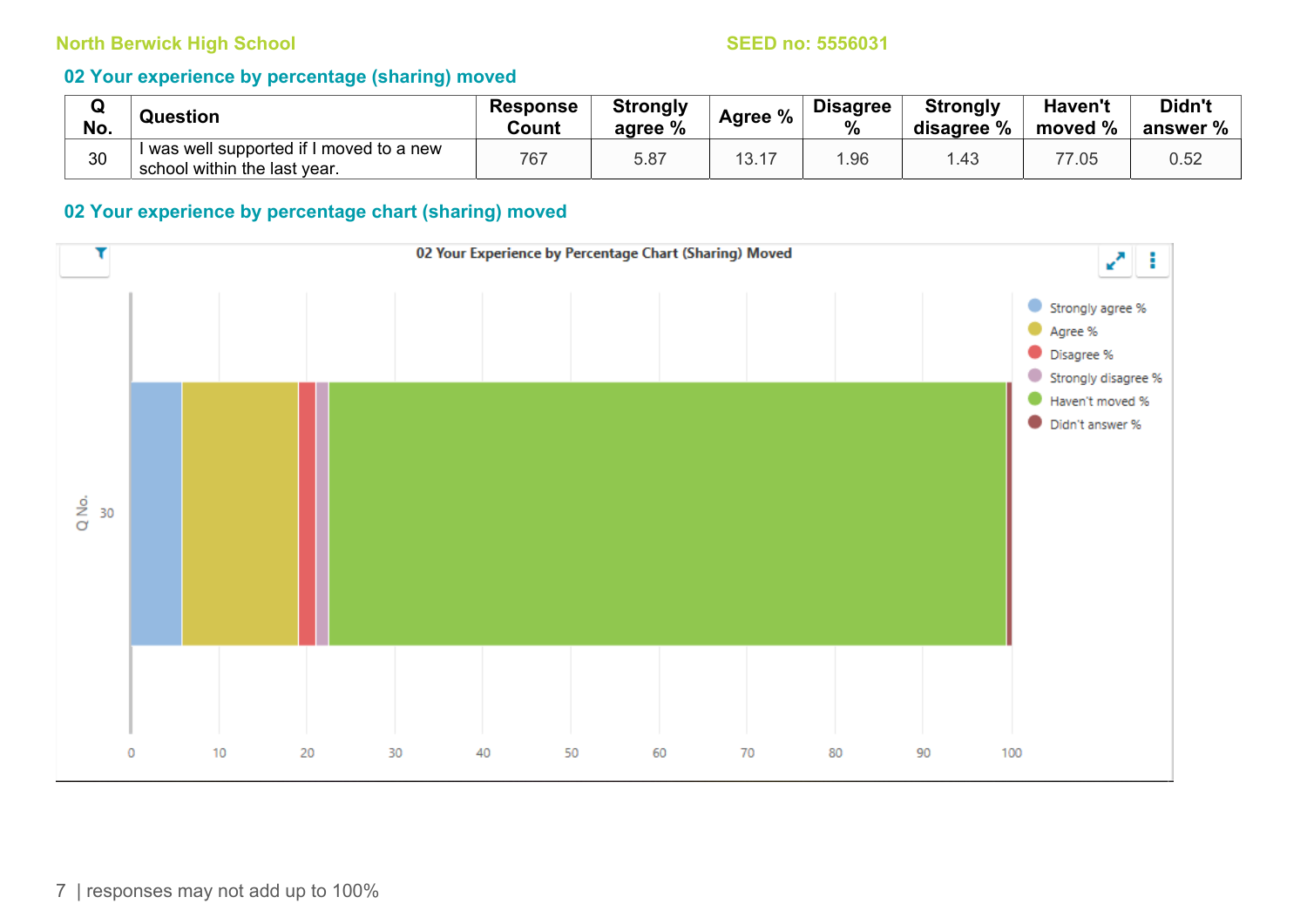# **Questionnaire for parents/carers of children in secondary stages (05)**

| Q<br>No.       | Question                                                                                                                                       | <b>Response</b><br>Count | <b>Strongly</b><br>agree % | <b>Agree</b><br>$\frac{0}{0}$ | <b>Disagree</b><br>$\frac{0}{0}$ | <b>Strongly</b><br>disagree<br>℅ | Don't<br>know<br>$\frac{0}{0}$ | Didn't<br>answer<br>$\frac{0}{0}$ |
|----------------|------------------------------------------------------------------------------------------------------------------------------------------------|--------------------------|----------------------------|-------------------------------|----------------------------------|----------------------------------|--------------------------------|-----------------------------------|
| 4              | My child likes being at this school.                                                                                                           | 232                      | 41.38                      | 49.57                         | 7.33                             | 0.86                             | 0.86                           | 0.00                              |
| 5              | Staff treat my child fairly and with respect.                                                                                                  | 232                      | 43.1                       | 51.72                         | 3.02                             | 0.43                             | 1.29                           | 0.43                              |
| 6              | I feel that my child is safe at the school.                                                                                                    | 232                      | 49.57                      | 48.28                         | 0.86                             | 0.43                             | 0.86                           | 0.00                              |
| $\overline{7}$ | The school helps my child to feel confident.                                                                                                   | 232                      | 33.19                      | 50                            | 9.91                             | 2.16                             | 4.31                           | 0.43                              |
| 8              | I feel staff really know my child as an individual.                                                                                            | 232                      | 26.29                      | 56.47                         | 8.62                             | 3.88                             | 4.31                           | 0.43                              |
| 9              | My child finds their learning activities hard enough.                                                                                          | 232                      | 21.55                      | 65.95                         | 9.05                             | 1.29                             | 1.72                           | 0.43                              |
| 10             | My child receives the help he/she needs to do well.                                                                                            | 232                      | 18.53                      | 59.05                         | 12.5                             | 2.59                             | 7.33                           | 0.00                              |
| 11             | My child is encouraged by the school to be healthy and take<br>regular exercise.                                                               | 232                      | 23.71                      | 48.71                         | 10.34                            | 3.02                             | 14.22                          | 0.00                              |
| 12             | The school supports my child's emotional wellbeing.                                                                                            | 232                      | 22.84                      | 52.59                         | 8.62                             | 1.72                             | 13.79                          | 0.43                              |
| 13             | My child is making good progress at the school.                                                                                                | 232                      | 32.76                      | 53.45                         | 7.33                             | 2.59                             | 3.88                           | 0.00                              |
| 14             | My child was well supported to make choices about taking the<br>subjects that are right for them.                                              | 232                      | 17.67                      | 44.4                          | 11.21                            | 3.45                             | 21.55                          | 1.72                              |
| 15             | I receive helpful, regular feedback about how my child is<br>learning and developing e.g. informal feedback, reports and<br>learning profiles. | 232                      | 15.95                      | 48.71                         | 27.16                            | 5.17                             | 2.59                           | 0.43                              |
| 16             | The information I receive about how my child is doing reaches<br>me at the right time.                                                         | 232                      | 15.95                      | 50.43                         | 18.97                            | 5.17                             | 9.48                           | 0.00                              |
| 17             | I understand how my child's progress is assessed.                                                                                              | 232                      | 11.21                      | 56.47                         | 19.4                             | 3.45                             | 9.48                           | 0.00                              |
| 18             | The school gives me advice on how to support my child's<br>learning at home.                                                                   | 232                      | 7.33                       | 35.78                         | 40.52                            | 6.47                             | 9.91                           | 0.00                              |
| 19             | The school organises activities where my child and I can learn<br>together.                                                                    | 232                      | 2.16                       | 12.93                         | 47.84                            | 9.05                             | 26.72                          | 1.29                              |
| 20             | The school takes my views into account when making changes.                                                                                    | 232                      | 11.64                      | 36.64                         | 14.22                            | 5.17                             | 30.17                          | 2.16                              |
| 21             | I feel comfortable approaching the school with questions,<br>suggestions and/or a problem.                                                     | 232                      | 32.76                      | 56.03                         | 8.19                             | 2.16                             | 0.86                           | 0.00                              |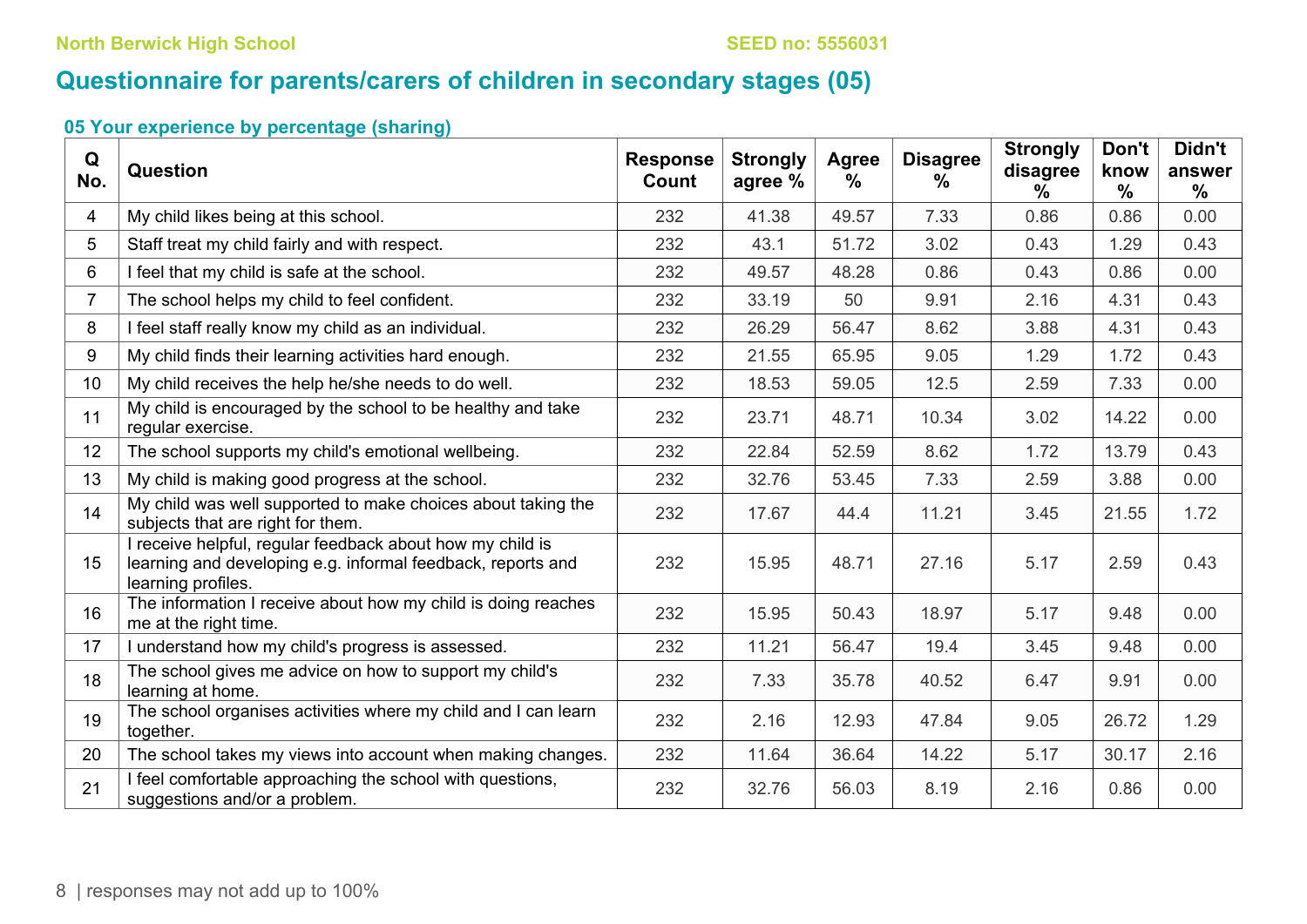| Q<br>No. | <b>Question (cont.)</b>                                                                        | <b>Response</b><br>Count | <b>Strongly</b><br>agree % | Agree<br>% | <b>Disagree</b><br>% | <b>Strongly</b><br>disagree<br>% | Don't<br>know<br>% | Didn't<br>answer<br>$\%$ |
|----------|------------------------------------------------------------------------------------------------|--------------------------|----------------------------|------------|----------------------|----------------------------------|--------------------|--------------------------|
| 22       | feel encouraged to be involved in the work of the Parent<br>Council and/or parent association. | 232                      | 24.14                      | 63.79      | 4.31                 | 0.86                             | 6.47               | 0.43                     |
| 23       | am kept informed about the work of the Parent Council and/or<br>parent association.            | 232                      | 24.14                      | 66.38      | 6.9                  | 0.86                             | 1.72               | 0.00                     |
| 24       | am satisfied with the quality of teaching in the school.                                       | 232                      | 27.16                      | 55.6       | 9.91                 | 1.29                             | 5.17               | 0.86                     |
| 25       | The school is well led and managed.                                                            | 232                      | 41.81                      | 44.4       | 5.6                  | 1.72                             | 6.03               | 0.43                     |
| 26       | The school encourages young people to treat others with<br>respect.                            | 232                      | 35.78                      | 54.74      | 2.16                 | 2.59                             | 4.31               | 0.43                     |
| 27       | would recommend the school to other parents.                                                   | 232                      | 43.97                      | 44.83      | 3.02                 | 1.29                             | 6.47               | 0.43                     |
| 28       | Overall, I am satisfied with the school.                                                       | 232                      | 44.4                       | 42.67      | 6.9                  | 1.29                             | 3.88               | 0.86                     |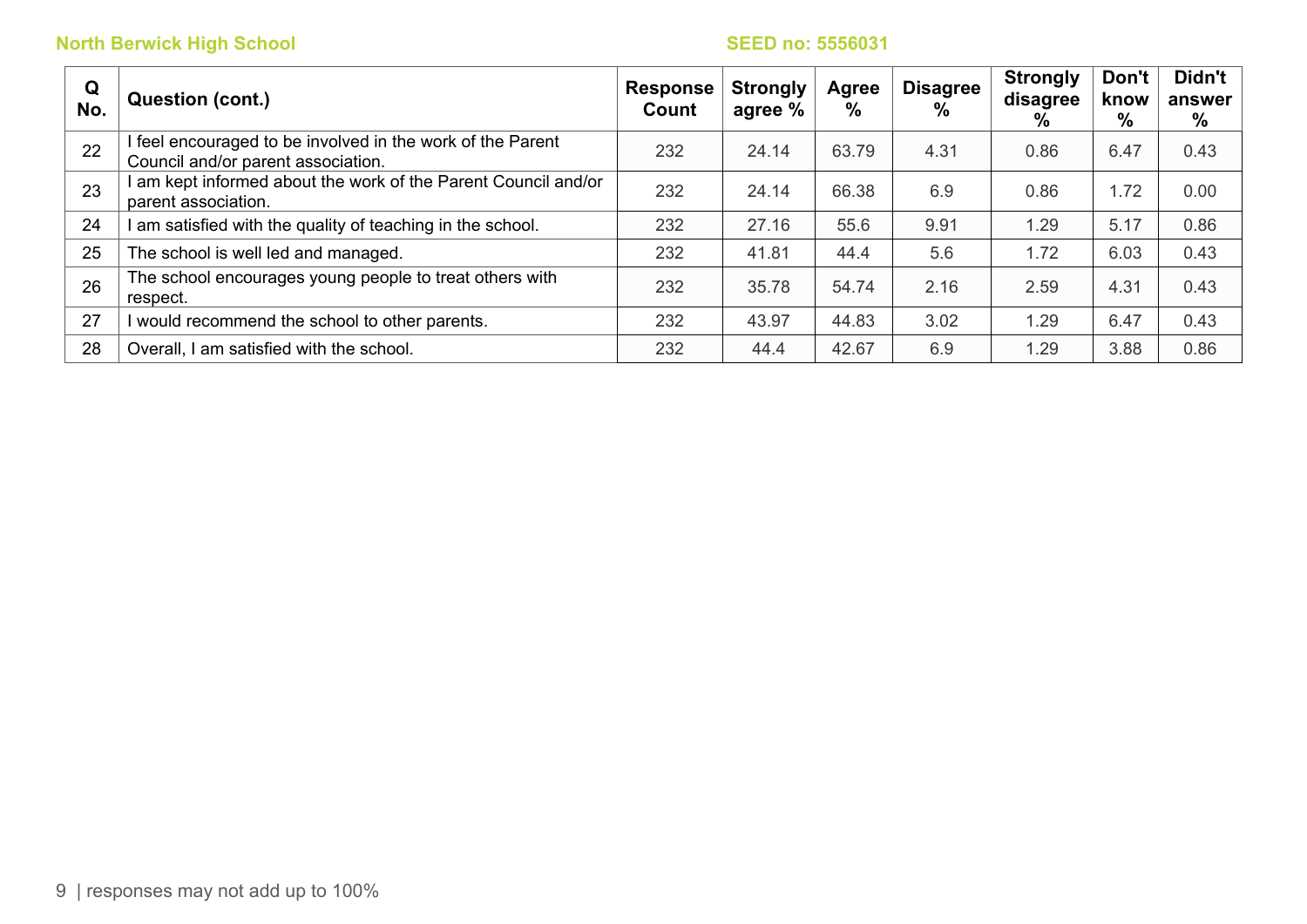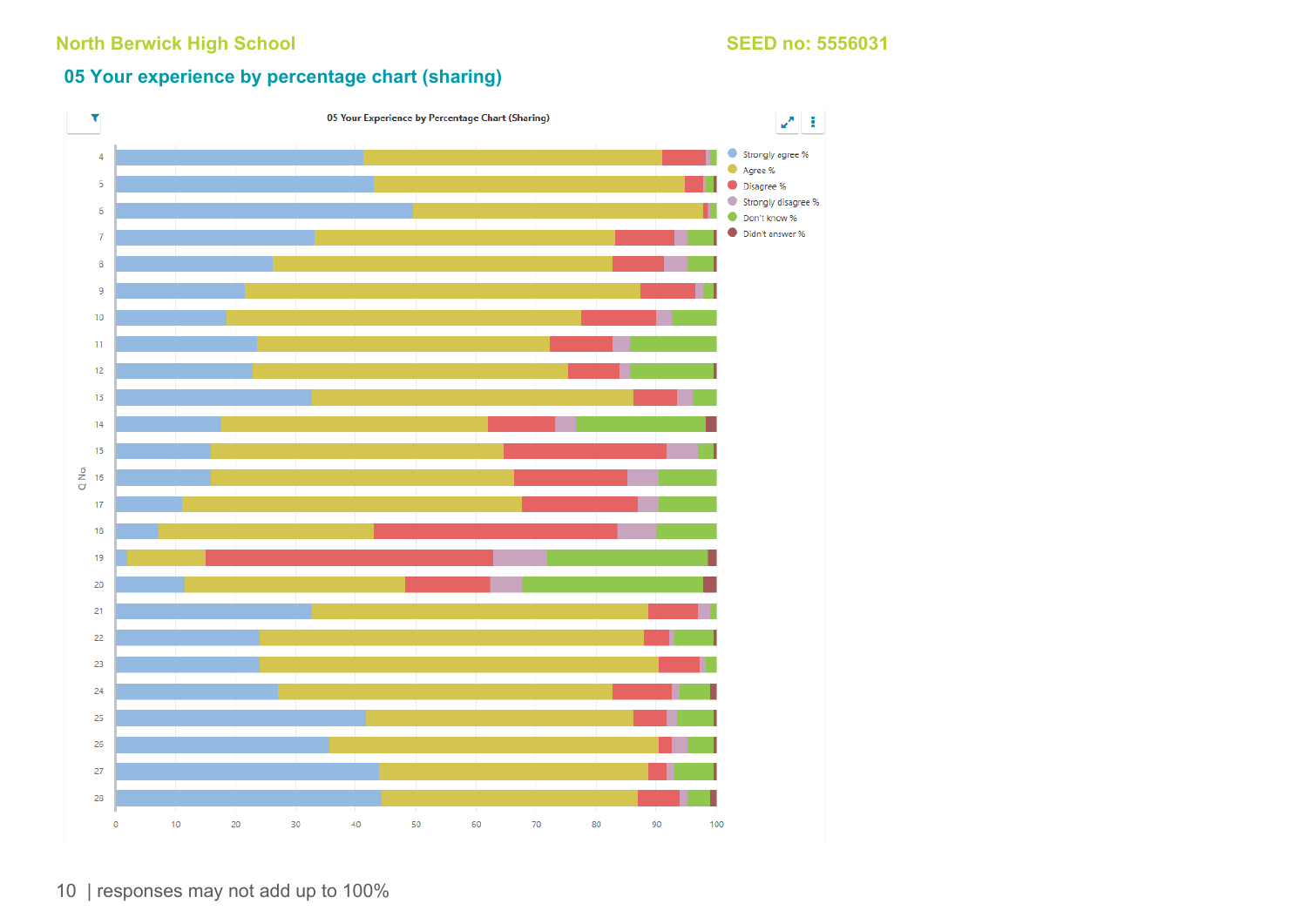#### **05 Your experience by percentage (sharing) bullying**

| No. | <b>Question</b>                                    | <b>Response</b><br>Count | <b>Strongly</b><br>agree % | Agree<br>$\%$ | <b>Disagree</b> | <b>Strongly</b><br>disagree % | <b>Never</b><br>experienced % | Didn't<br>answer % |
|-----|----------------------------------------------------|--------------------------|----------------------------|---------------|-----------------|-------------------------------|-------------------------------|--------------------|
| 29  | My child's school deals well with any<br>bullying. | 232                      | 7.33                       | 29.31         | ხ.ნ             | 2.59                          | 55.17                         | 0.00               |

#### **05 Your experience by percentage chart (sharing) bullying**

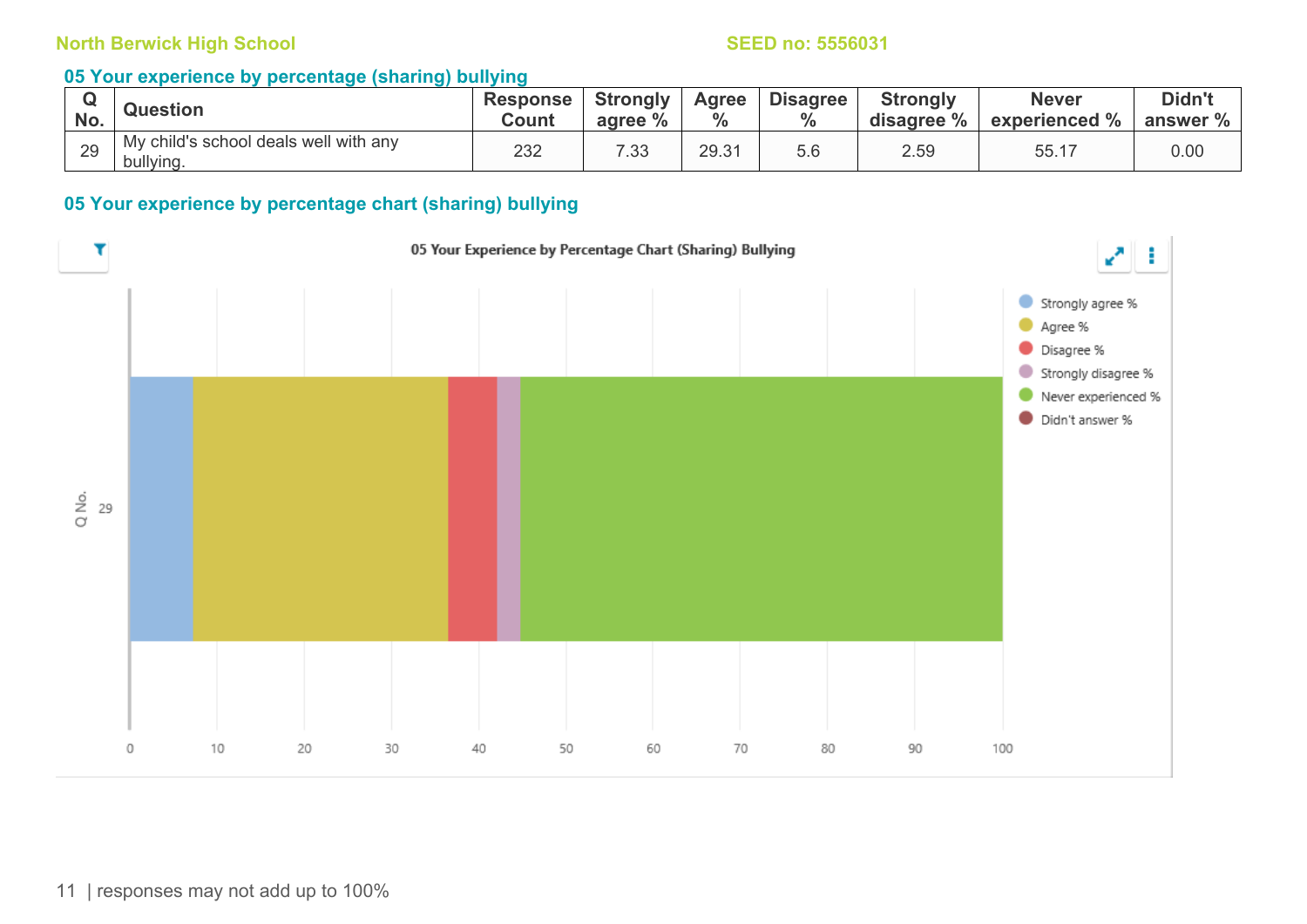#### **05 Your experience by percentage (sharing) moved**

| No. | <b>Question</b>                                                                    | <b>Response</b><br>Count | <b>Strongly</b><br>agree % | Agree<br>% | <b>Disagree</b><br>% | <b>Strongly</b><br>disagree % | Hasn't<br><b>Moved</b> | Didn't<br>answer % |
|-----|------------------------------------------------------------------------------------|--------------------------|----------------------------|------------|----------------------|-------------------------------|------------------------|--------------------|
| 30  | My child was well supported if they moved to a<br>new school within the last year. | 232                      | 10.78                      | 9.48       | 0.43                 |                               | 77.59                  | .29                |

#### **05 Your experience by percentage chart (sharing) moved**

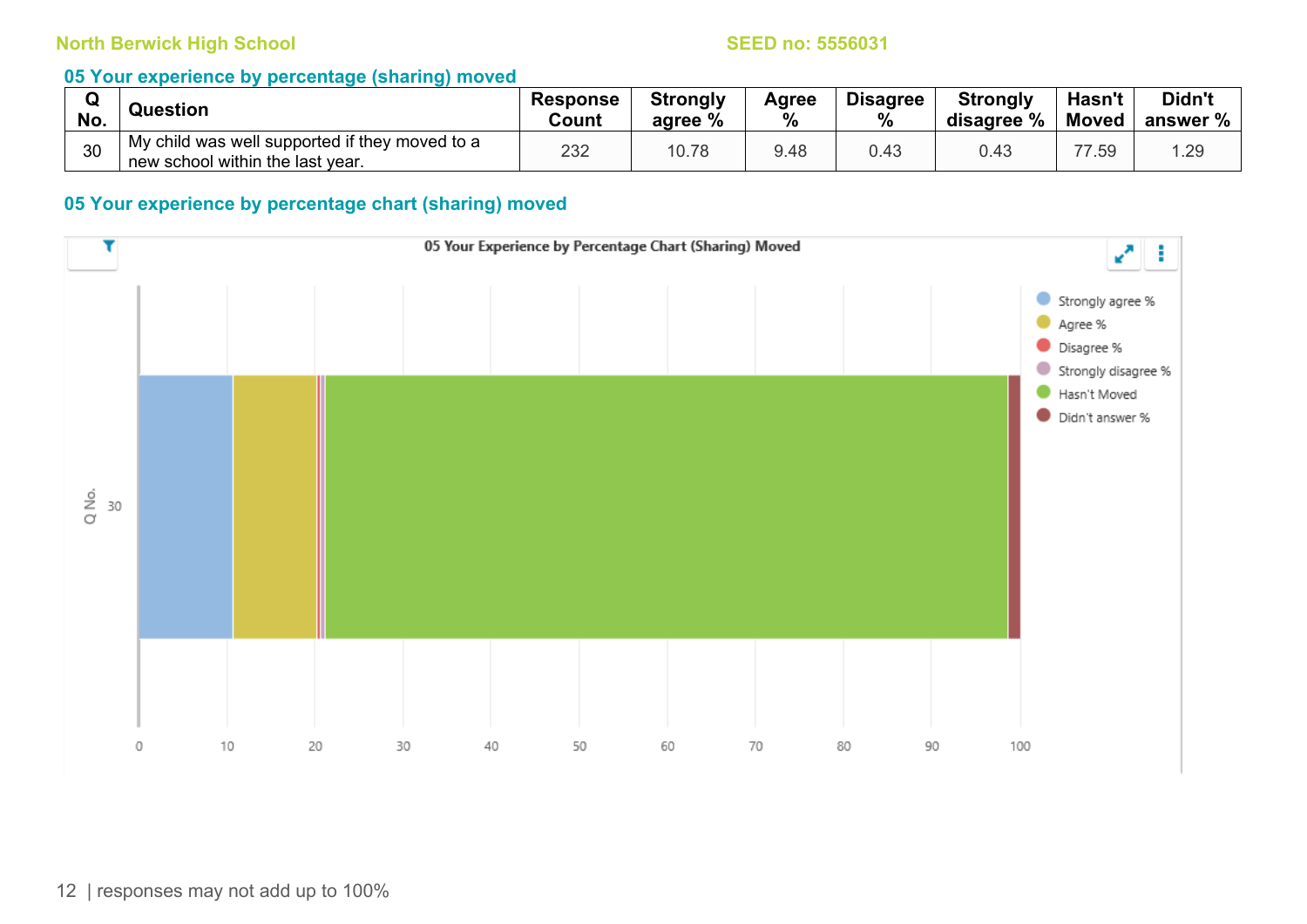# **Questionnaire for partners with the school (06)**

| Q<br>No.       | <b>Question</b>                                                                                                                                                      | <b>Response</b><br><b>Count</b> | <b>Strongly</b><br>agree % | <b>Agree</b><br>$\frac{0}{0}$ | <b>Disagree</b><br>$\frac{0}{0}$ | <b>Strongly</b><br>disagree<br>$\frac{0}{0}$ | Don't<br>know<br>$\frac{0}{0}$ | N/A<br>$\frac{0}{0}$ | Didn't<br>answer<br>$\frac{0}{0}$ |
|----------------|----------------------------------------------------------------------------------------------------------------------------------------------------------------------|---------------------------------|----------------------------|-------------------------------|----------------------------------|----------------------------------------------|--------------------------------|----------------------|-----------------------------------|
| 3              | My service/organisation works in partnership with<br>the school on a regular basis.                                                                                  | 28                              | 67.86                      | 28.57                         | 0.00                             | 0.00                                         | 3.57                           | 0.00                 | 0.00                              |
| $\overline{4}$ | We are aware of the school's procedures for<br>reporting child protection and safeguarding<br>concerns.                                                              | 28                              | 67.86                      | 17.86                         | 0.00                             | 0.00                                         | 3.57                           | 10.71                | 0.00                              |
| 5              | My service/organisation has a clear understanding<br>of the school's strategies for raising attainment for<br>all.                                                   | 28                              | 35.71                      | 46.43                         | 7.14                             | 0.00                                         | 0.00                           | 10.71                | 0.00                              |
| 6              | There are effective arrangements in place for jointly<br>planning provision with the school.                                                                         | 28                              | 50                         | 42.86                         | 3.57                             | 0.00                                         | 3.57                           | 0.00                 | 0.00                              |
| $\overline{7}$ | There are effective arrangements for jointly<br>delivering provision with the school.                                                                                | 28                              | 42.86                      | 46.43                         | 3.57                             | 0.00                                         | 3.57                           | 3.57                 | 0.00                              |
| 8              | My service/organisation is involved in the school's<br>self-evaluation of our joint work.                                                                            | 28                              | 25                         | 32.14                         | 14.29                            | 0.00                                         | 10.71                          | 17.86                | 0.00                              |
| 9              | Roles and responsibilities are clearly defined within<br>the partnership.                                                                                            | 28                              | 53.57                      | 39.29                         | 0.00                             | 0.00                                         | 3.57                           | 3.57                 | 0.00                              |
| 10             | Effective arrangements are in place to evaluate the<br>impact of our partnership working.                                                                            | 28                              | 25                         | 53.57                         | 3.57                             | 0.00                                         | 7.14                           | 7.14                 | 3.57                              |
| 11             | My service/organisation is kept up to date with<br>changes in the school which may affect the<br>services we deliver.                                                | 28                              | 46.43                      | 39.29                         | 10.71                            | 0.00                                         | 3.57                           | 0.00                 | 0.00                              |
| 12             | The school provides my service/organisation with<br>relevant information about the needs of children<br>and young people.                                            | 28                              | 60.71                      | 32.14                         | 7.14                             | 0.00                                         | 0.00                           | 0.00                 | 0.00                              |
| 13             | Arrangements are in place to support my<br>service/organisation to share relevant information<br>about the progress of children and young people<br>with the school. | 28                              | 57.14                      | 32.14                         | 7.14                             | 0.00                                         | 0.00                           | 3.57                 | 0.00                              |
| 14             | The school values the contribution made by my<br>service/organisation.                                                                                               | 28                              | 67.86                      | 25                            | 0.00                             | 0.00                                         | 7.14                           | 0.00                 | 0.00                              |
| 15             | The school actively promotes my<br>service/organisation to potential users, as<br>appropriate.                                                                       | 28                              | 50                         | 35.71                         | 3.57                             | 0.00                                         | 3.57                           | 7.14                 | 0.00                              |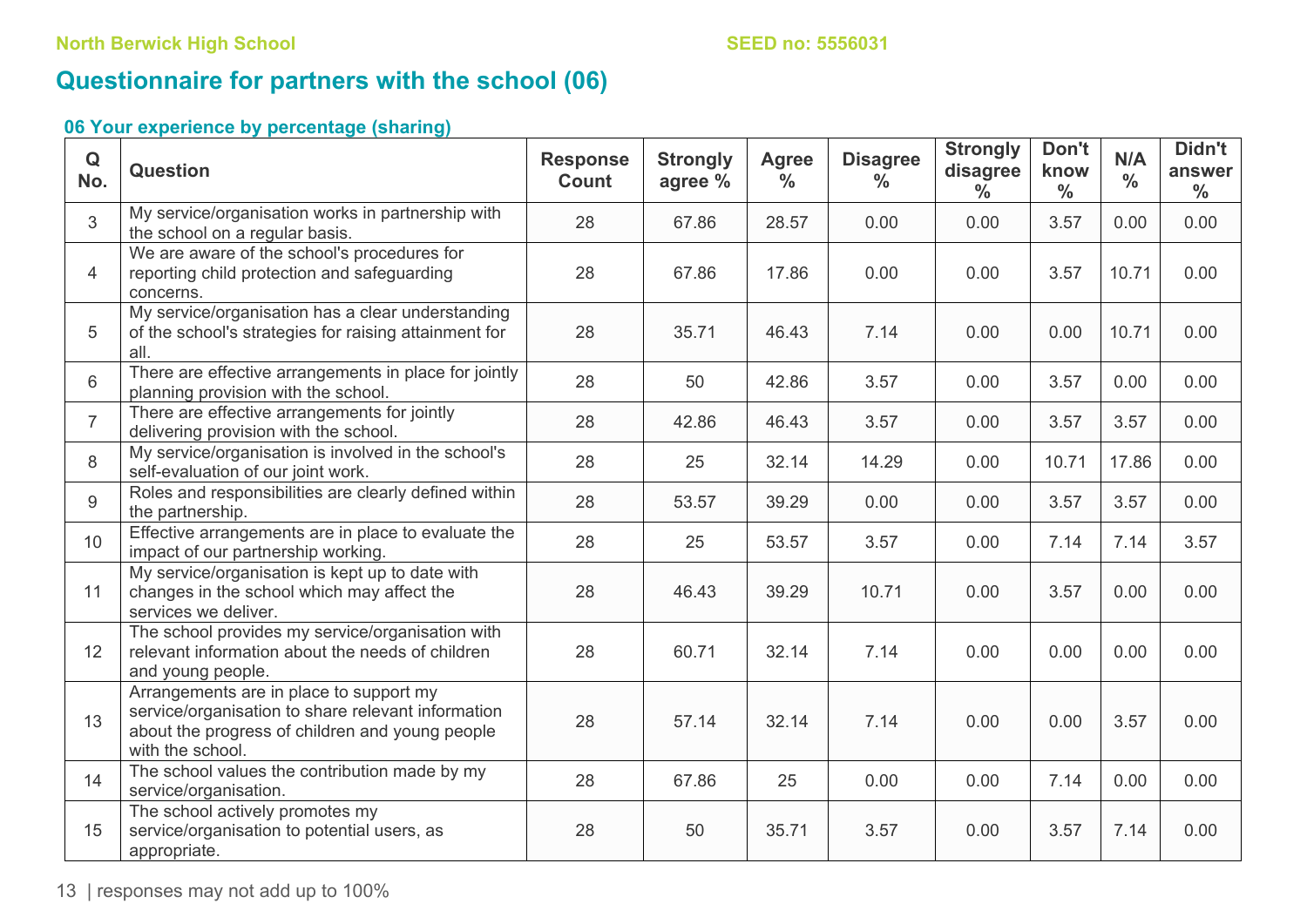| Q<br>No. | <b>Question (cont.)</b>                                                                                                     | <b>Response</b><br><b>Count</b> | <b>Strongly</b><br>agree % | Agree<br>$\frac{0}{0}$ | <b>Disagree</b><br>$\frac{0}{0}$ | <b>Strongly</b><br>disagree<br>$\%$ | Don't<br>know<br>$\frac{0}{0}$ | N/A<br>$\frac{0}{0}$ | Didn't<br>answer<br>$\frac{0}{0}$ |
|----------|-----------------------------------------------------------------------------------------------------------------------------|---------------------------------|----------------------------|------------------------|----------------------------------|-------------------------------------|--------------------------------|----------------------|-----------------------------------|
| 16       | There are opportunities to network, share practice<br>and participate in joint training and development<br>with the school. | 28                              | 35.71                      | 46.43                  | 10.71                            | 3.57                                | 0.00                           | 3.57                 | 0.00                              |
| 17       | My service/organisation has a clear understanding<br>of the social, cultural and economic context of the<br>school.         | 28                              | 64.29                      | 28.57                  | 3.57                             | 0.00                                | 0.00                           | 3.57                 | 0.00                              |
| 18       | Overall, partnership working with the school works<br>well.                                                                 | 28                              | 67.86                      | 25                     | 3.57                             | 0.00                                | 3.57                           | 0.00                 | 0.00                              |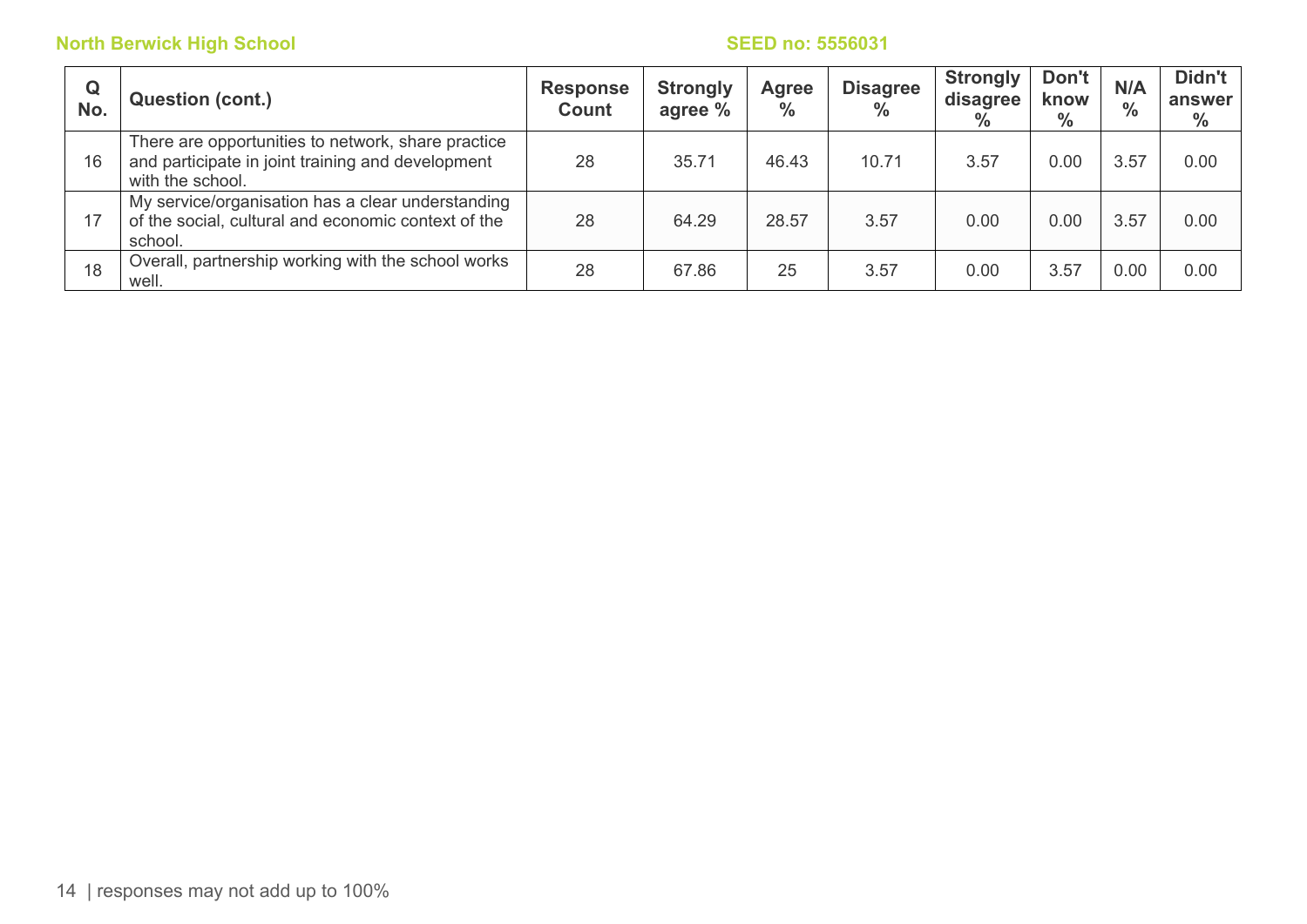### **06 Your experience by percentage chart (sharing)**



15 | responses may not add up to 100%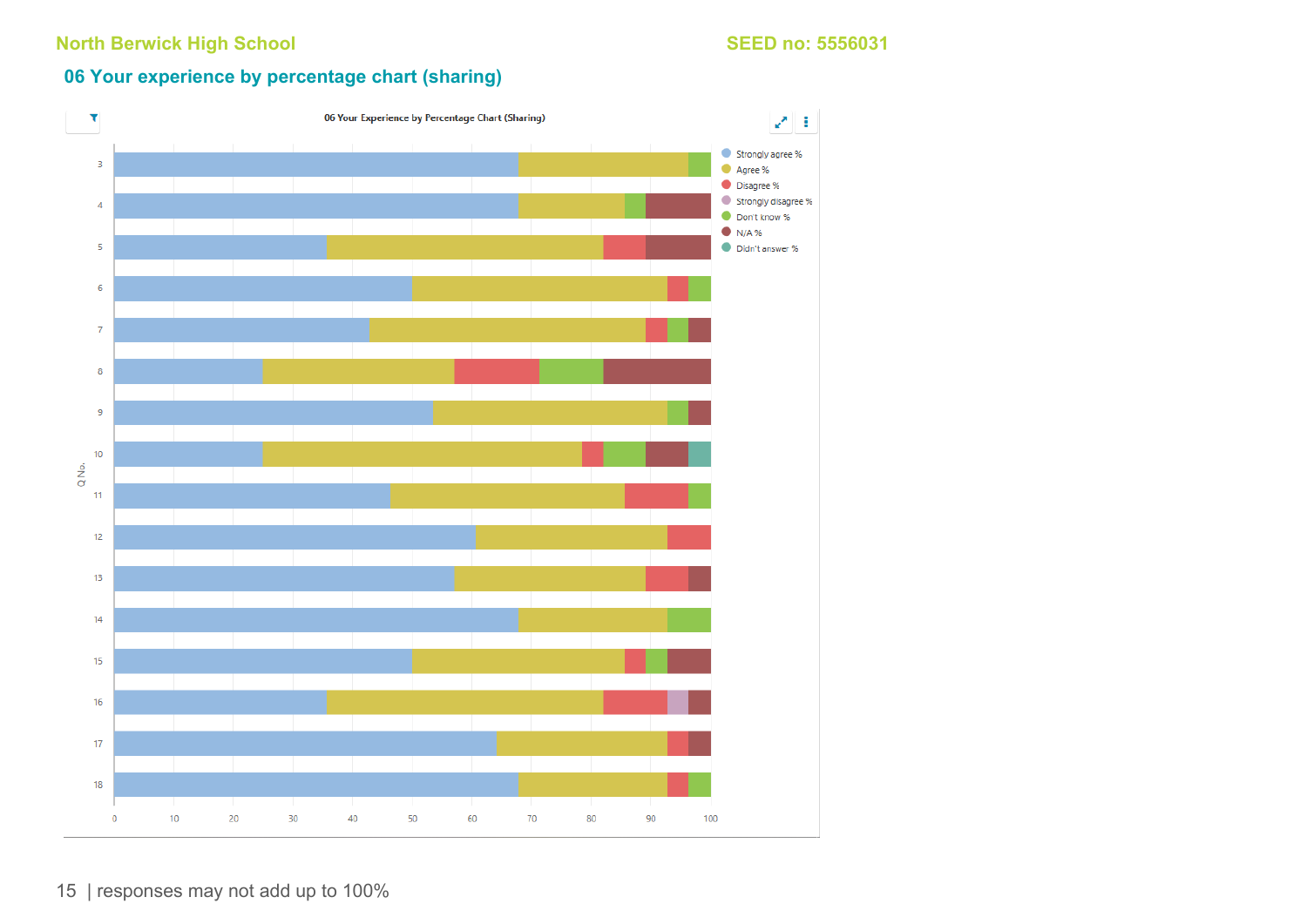# **Questionnaire for school support staff (09)**

| Q<br>No.       | <b>Question</b>                                                                                   | <b>Response</b><br>Count | <b>Strongly</b><br>agree % | <b>Agree</b><br>% | <b>Disagree</b><br>$\%$ | <b>Strongly</b><br>disagree<br>% | Don't<br>know<br>$\frac{0}{0}$ | N/A<br>$\frac{0}{0}$ | Didn't<br>answer<br>$\frac{0}{0}$ |
|----------------|---------------------------------------------------------------------------------------------------|--------------------------|----------------------------|-------------------|-------------------------|----------------------------------|--------------------------------|----------------------|-----------------------------------|
| $\overline{2}$ | I find it rewarding to be a member of staff at this<br>school.                                    | 15                       | 33.33                      | 60                | 0.00                    | 0.00                             | 6.67                           | 0.00                 | 0.00                              |
| 3              | I feel a valued part of the school's community.                                                   | 15                       | 26.67                      | 60                | 13.33                   | 0.00                             | 0.00                           | 0.00                 | 0.00                              |
| $\overline{4}$ | am encouraged to learn and share practice with<br>colleagues from other schools.                  | 15                       | 13.33                      | 33.33             | 33.33                   | 6.67                             | 6.67                           | 6.67                 | 0.00                              |
| 5              | I am given the opportunity to learn and share practice<br>with colleagues from other schools.     | 15                       | 6.67                       | 33.33             | 40                      | 0.00                             | 13.33                          | 6.67                 | 0.00                              |
| 6              | I have a clear understanding of the social, cultural<br>and economic context of the school.       | 15                       | 33.33                      | 60                | 0.00                    | 0.00                             | 6.67                           | 0.00                 | 0.00                              |
| $\overline{7}$ | I feel appropriately supported by the school to<br>undertake my role.                             | 15                       | 20                         | 60                | 20                      | 0.00                             | 0.00                           | 0.00                 | 0.00                              |
| 8              | I am supported to take part in development<br>opportunities.                                      | 15                       | 13.33                      | 40                | 20                      | 0.00                             | 0.00                           | 26.67                | 0.00                              |
| 9              | My professional learning enables me to reflect on<br>and improve my practice.                     | 15                       | 6.67                       | 53.33             | 6.67                    | 0.00                             | 6.67                           | 26.67                | 0.00                              |
| 10             | I have regular opportunities to undertake leadership<br>roles.                                    | $\sf X$                  | X                          | $\sf X$           | X                       | $\mathsf{X}$                     | $\mathsf{X}$                   | X                    | $\mathsf{X}$                      |
| 11             | I have opportunities to be involved in agreeing<br>priorities for the school.                     | $\mathsf{X}$             | $\sf X$                    | $\sf X$           | X                       | X                                | X                              | $\mathsf{X}$         | X                                 |
| 12             | I am actively involved in the school's ongoing self-<br>evaluation.                               | $\mathsf{X}$             | $\sf X$                    | $\mathsf{X}$      | $\mathsf{X}$            | $\mathsf{X}$                     | X                              | $\mathsf{X}$         | X                                 |
| 13             | understand how to apply the school's procedures<br>relating to child protection and safeguarding. | 15                       | 46.67                      | 46.67             | 0.00                    | 0.00                             | 6.67                           | 0.00                 | 0.00                              |
| 14             | The school's vision and values underpins my work.                                                 | 15                       | 33.33                      | 53.33             | 6.67                    | 0.00                             | 6.67                           | 0.00                 | 0.00                              |
| 15             | Staff treat all children and young people fairly and<br>with respect.                             | 15                       | 53.33                      | 33.33             | 0.00                    | 0.00                             | 6.67                           | 6.67                 | 0.00                              |
| 16             | Colleagues treat each other with respect.                                                         | 15                       | 40                         | 53.33             | 0.00                    | 0.00                             | 6.67                           | 0.00                 | 0.00                              |
| 17             | Children and young people are encouraged and<br>supported to treat others with respect.           | 15                       | 46.67                      | 40                | 0.00                    | 0.00                             | 13.33                          | 0.00                 | 0.00                              |
| 18             | Children and young people are well behaved.                                                       | 15                       | 20                         | 66.67             | 6.67                    | 0.00                             | 0.00                           | 6.67                 | 0.00                              |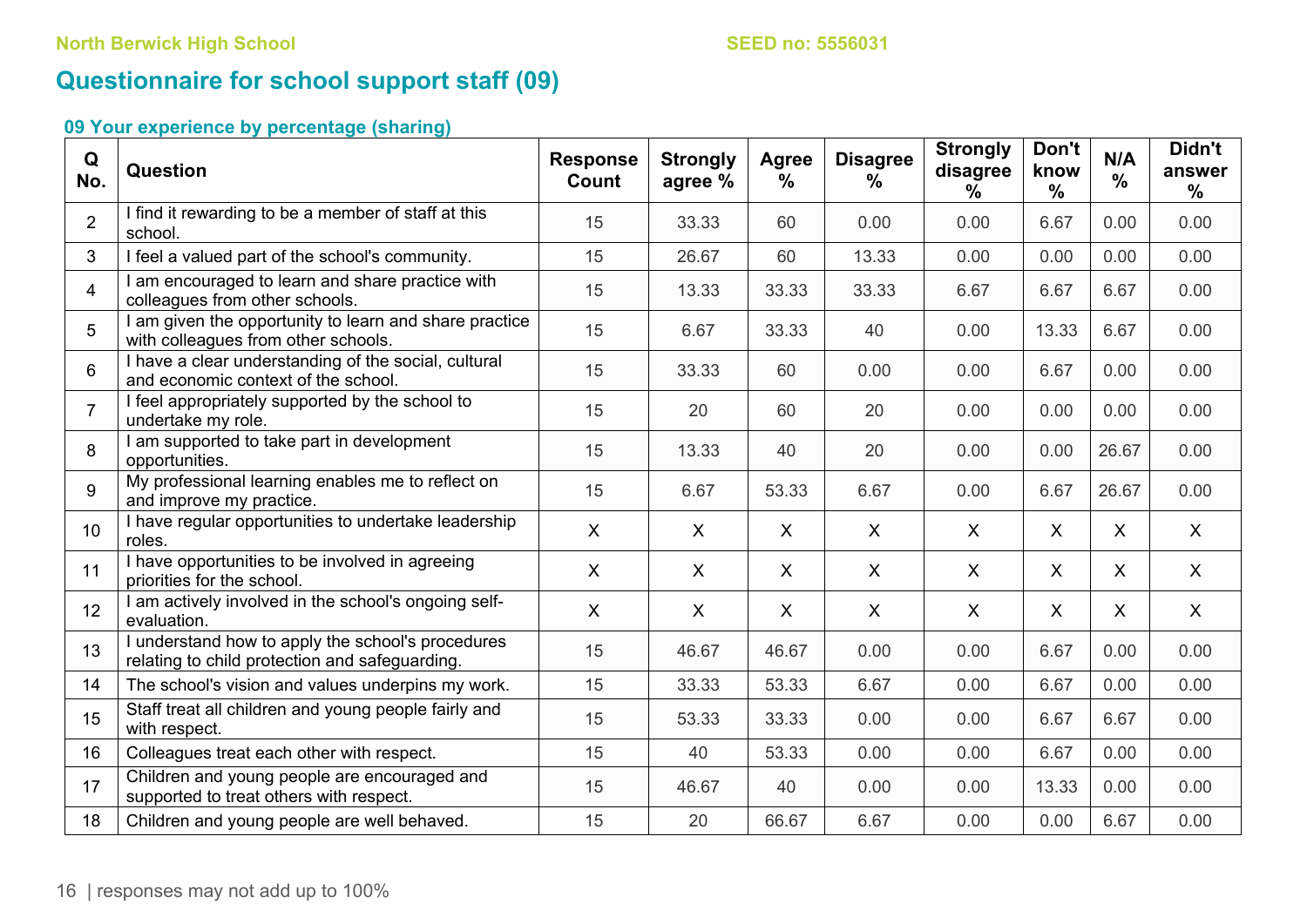| Q<br>No. | <b>Question (cont.)</b>                                                                | <b>Response</b><br>Count | <b>Strongly</b><br>agree % | <b>Agree</b><br>$\%$ | <b>Disagree</b><br>$\%$ | <b>Strongly</b><br>disagree<br>$\%$ | Don't<br>know<br>% | N/A<br>$\frac{0}{0}$ | Didn't<br>answer<br>% |
|----------|----------------------------------------------------------------------------------------|--------------------------|----------------------------|----------------------|-------------------------|-------------------------------------|--------------------|----------------------|-----------------------|
| 19       | The school deals effectively with any bullying.                                        | 15                       | 20                         | 33.33                | 0.00                    | 0.00                                | 40                 | 6.67                 | 0.00                  |
| 20       | am provided with feedback when I report an<br>incident.                                | 15                       | 13.33                      | 53.33                | 13.33                   | 0.00                                | 6.67               | 13.33                | 0.00                  |
| 21       | Collaborative working across the school is effective in<br>taking forward improvement. | 15                       | 13.33                      | 40                   | 6.67                    | 0.00                                | 20                 | 20                   | 0.00                  |
| 22       | Staff at all levels within the school communicate<br>effectively with each other.      | 15                       | 6.67                       | 66.67                | 6.67                    | 6.67                                | 13.33              | 0.00                 | 0.00                  |
| 23       | The school is well led and managed.                                                    | 15                       | 46.67                      | 46.67                | 0.00                    | 0.00                                | 6.67               | 0.00                 | 0.00                  |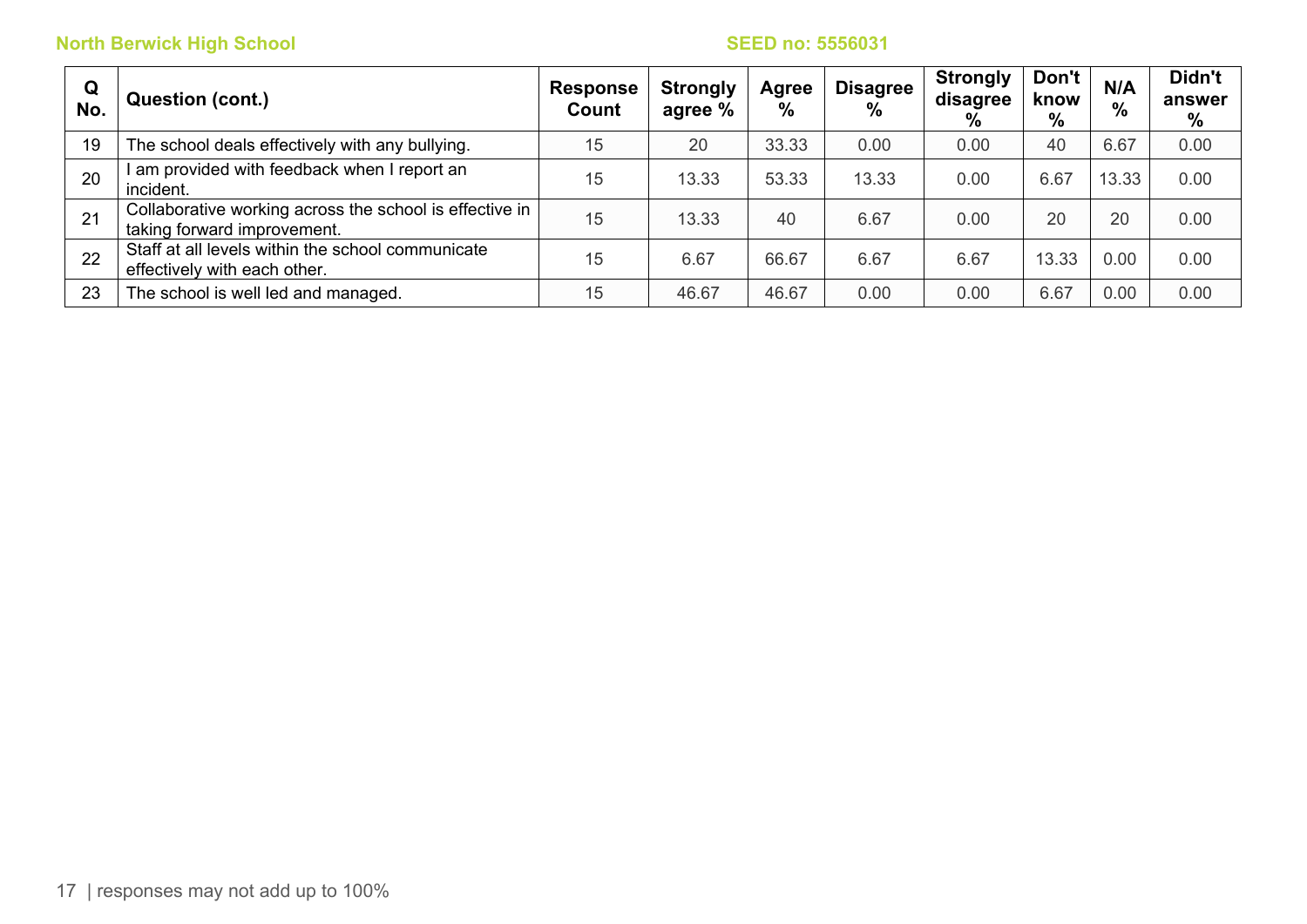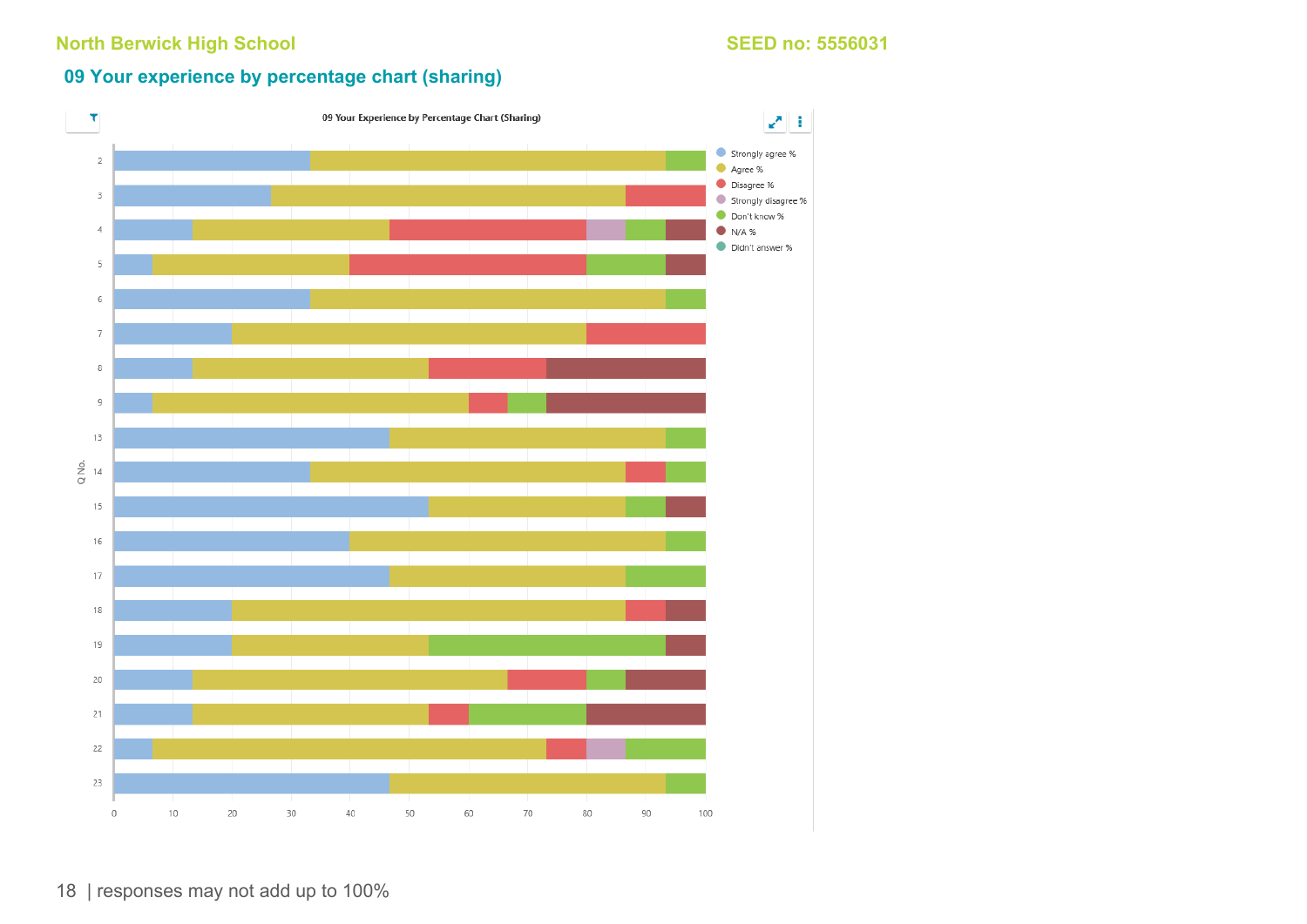# **Questionnaire for school teachers (10)**

| Q<br>No.        | Question                                                                                                                            | <b>Response</b><br><b>Count</b> | <b>Strongly</b><br>agree % | Agree<br>$\frac{0}{0}$ | <b>Disagree</b><br>℅ | <b>Strongly</b><br>disagree<br>$\%$ | Don't<br>know<br>$\frac{0}{0}$ | N/A<br>$\frac{0}{0}$ | Didn't<br>answer<br>$\frac{0}{0}$ |
|-----------------|-------------------------------------------------------------------------------------------------------------------------------------|---------------------------------|----------------------------|------------------------|----------------------|-------------------------------------|--------------------------------|----------------------|-----------------------------------|
| $\overline{2}$  | I find it rewarding to be a member of staff at this<br>school.                                                                      | 63                              | 50.79                      | 47.62                  | 0.00                 | 0.00                                | 1.59                           | 0.00                 | 0.00                              |
| 3               | I feel a valued part of the school's community.                                                                                     | 63                              | 42.86                      | 52.38                  | 3.17                 | 0.00                                | 1.59                           | 0.00                 | 0.00                              |
| $\overline{4}$  | I am encouraged to learn and share practice with<br>colleagues from other schools.                                                  | 63                              | 28.57                      | 65.08                  | 1.59                 | 0.00                                | 1.59                           | 1.59                 | 1.59                              |
| 5               | I am given the opportunity to learn and share practice<br>with colleagues from other schools.                                       | 63                              | 11.11                      | 76.19                  | 9.52                 | 0.00                                | 3.17                           | 0.00                 | 0.00                              |
| 6               | I have a clear understanding of the social, cultural and<br>economic context of the school.                                         | 63                              | 50.79                      | 47.62                  | 0.00                 | 0.00                                | 1.59                           | 0.00                 | 0.00                              |
| $\overline{7}$  | I feel appropriately supported by the school to<br>undertake my role.                                                               | 63                              | 46.03                      | 44.44                  | 3.17                 | 0.00                                | 6.35                           | 0.00                 | 0.00                              |
| 8               | I am supported to engage in professional learning.                                                                                  | 63                              | 46.03                      | 49.21                  | 4.76                 | 0.00                                | 0.00                           | 0.00                 | 0.00                              |
| 9               | My professional learning enables me to reflect on and<br>improve my practice.                                                       | 63                              | 34.92                      | 61.9                   | 1.59                 | 0.00                                | 1.59                           | 0.00                 | 0.00                              |
| 10 <sup>1</sup> | I have regular opportunities to undertake leadership<br>roles.                                                                      | 63                              | 23.81                      | 58.73                  | 7.94                 | 0.00                                | 1.59                           | 7.94                 | 0.00                              |
| 11              | I have opportunities to be involved in agreeing<br>priorities for the school.                                                       | 63                              | 23.81                      | 50.79                  | 19.05                | 0.00                                | 1.59                           | 4.76                 | 0.00                              |
| 12              | I am actively involved in the school's ongoing self-<br>evaluation.                                                                 | 63                              | 26.98                      | 65.08                  | 4.76                 | 0.00                                | 0.00                           | 0.00                 | 3.17                              |
| 13              | GTCS standards are used to support professional<br>dialogue.                                                                        | 63                              | 28.57                      | 65.08                  | 3.17                 | 0.00                                | 3.17                           | 0.00                 | 0.00                              |
| 14              | I use information, including data, effectively to identify<br>and reduce inequalities in children's and young<br>people's outcomes. | 63                              | 33.33                      | 61.9                   | 3.17                 | 0.00                                | 1.59                           | 0.00                 | 0.00                              |
| 15              | I understand how to apply the school's procedures<br>relating to child protection and safeguarding.                                 | 63                              | 60.32                      | 38.1                   | 0.00                 | 0.00                                | 1.59                           | 0.00                 | 0.00                              |
| 16              | The school's vision and values underpins my work.                                                                                   | 63                              | 42.86                      | 55.56                  | 0.00                 | 0.00                                | 1.59                           | 0.00                 | 0.00                              |
| 17              | Staff treat all children and young people fairly and with<br>respect.                                                               | 63                              | 58.73                      | 39.68                  | 0.00                 | 0.00                                | 1.59                           | 0.00                 | 0.00                              |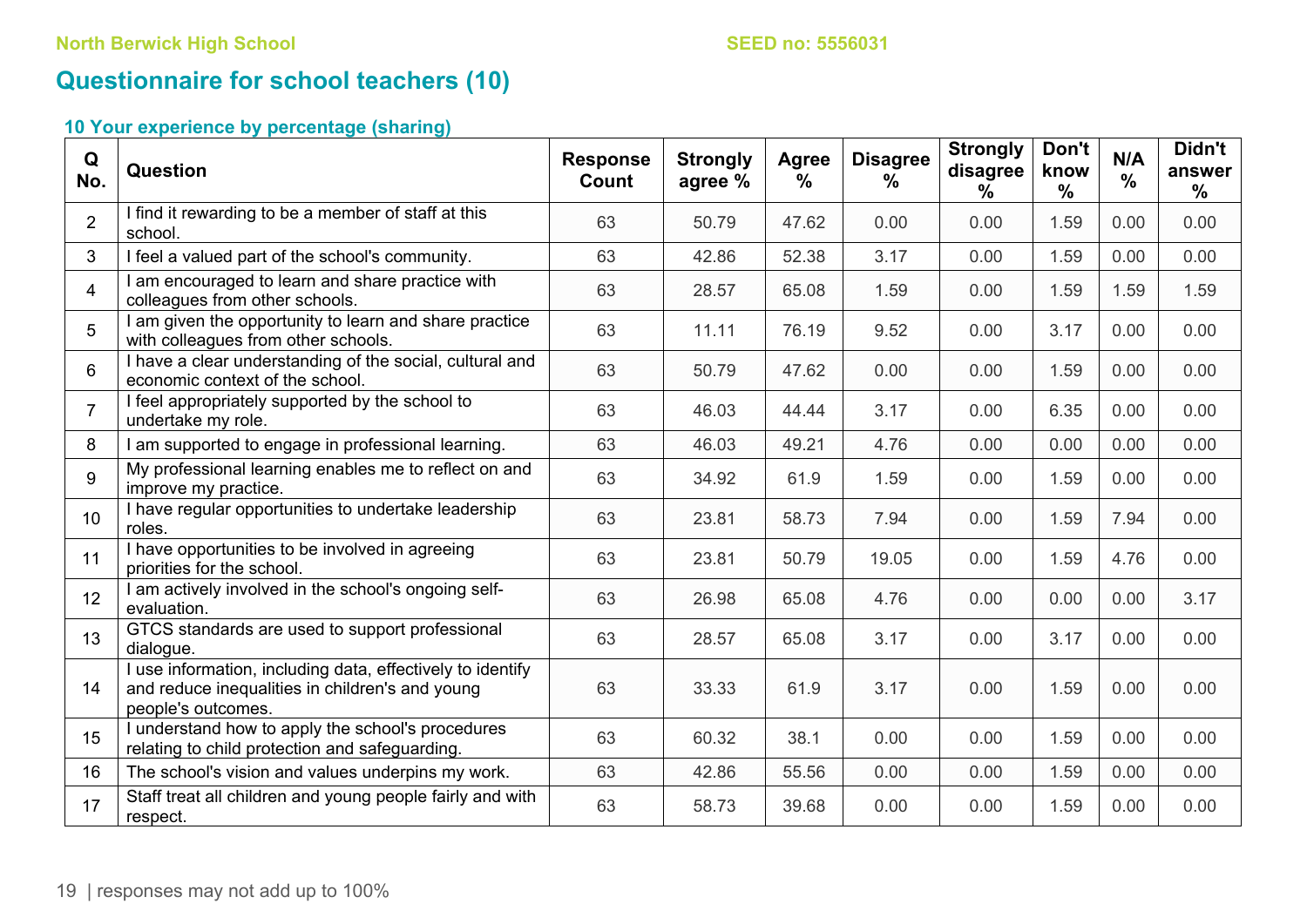| Q<br>No. | Question (cont.)                                                                                                                                  | <b>Response</b><br>Count | <b>Strongly</b><br>agree % | Agree<br>$\frac{0}{0}$ | <b>Disagree</b><br>$\%$ | <b>Strongly</b><br>disagree<br>℅ | Don't<br>know<br>$\frac{0}{0}$ | N/A<br>$\frac{0}{0}$ | Didn't<br>answer<br>$\frac{0}{0}$ |
|----------|---------------------------------------------------------------------------------------------------------------------------------------------------|--------------------------|----------------------------|------------------------|-------------------------|----------------------------------|--------------------------------|----------------------|-----------------------------------|
| 18       | Colleagues treat each other with respect.                                                                                                         | 63                       | 65.08                      | 31.75                  | 1.59                    | 0.00                             | 1.59                           | 0.00                 | 0.00                              |
| 19       | Children and young people are encouraged and<br>supported to treat others with respect.                                                           | 63                       | 63.49                      | 34.92                  | 0.00                    | 0.00                             | 1.59                           | 0.00                 | 0.00                              |
| 20       | Children and young people are well behaved.                                                                                                       | 63                       | 19.05                      | 76.19                  | 3.17                    | 0.00                             | 1.59                           | 0.00                 | 0.00                              |
| 21       | The school deals effectively with any bullying.                                                                                                   | 63                       | 17.46                      | 60.32                  | 1.59                    | 0.00                             | 20.63                          | 0.00                 | 0.00                              |
| 22       | I am provided with feedback when I report an incident.                                                                                            | 63                       | 17.46                      | 57.14                  | 12.7                    | 0.00                             | 6.35                           | 6.35                 | 0.00                              |
| 23       | Staff at all levels within the school communicate<br>effectively with each other.                                                                 | 63                       | 15.87                      | 69.84                  | 7.94                    | 1.59                             | 4.76                           | 0.00                 | 0.00                              |
| 24       | The school's arrangements for engaging parents in<br>their child's learning are effective.                                                        | 63                       | 19.05                      | 69.84                  | 1.59                    | 0.00                             | 7.94                           | 0.00                 | 1.59                              |
| 25       | The school is well led and managed.                                                                                                               | 63                       | 38.1                       | 58.73                  | 1.59                    | 0.00                             | 1.59                           | 0.00                 | 0.00                              |
| 26       | Collaborative working across the school is effective in<br>taking forward improvement.                                                            | 63                       | 17.46                      | 68.25                  | 9.52                    | 0.00                             | 4.76                           | 0.00                 | 0.00                              |
| 27       | Children and young people are engaged in their<br>learning.                                                                                       | 63                       | 30.16                      | 66.67                  | 1.59                    | 0.00                             | 1.59                           | 0.00                 | 0.00                              |
| 28       | I give children and young people regular feedback<br>which helps them to progress.                                                                | 63                       | 52.38                      | 46.03                  | 0.00                    | 0.00                             | 1.59                           | 0.00                 | 0.00                              |
| 29       | Children and young people are provided with<br>experiences which meet their learning needs.                                                       | 63                       | 38.1                       | 58.73                  | 0.00                    | 0.00                             | 3.17                           | 0.00                 | 0.00                              |
| 30       | Children and young people are involved in talking<br>about and planning their learning.                                                           | 63                       | 6.35                       | 80.95                  | 6.35                    | 0.00                             | 6.35                           | 0.00                 | 0.00                              |
| 31       | Children and young people are involved in setting their<br>learning targets.                                                                      | 63                       | 19.05                      | 73.02                  | 4.76                    | 0.00                             | 3.17                           | 0.00                 | 0.00                              |
| 32       | Children and young people have the opportunity to<br>lead their learning.                                                                         | 63                       | 7.94                       | 80.95                  | 4.76                    | 0.00                             | 6.35                           | 0.00                 | 0.00                              |
| 33       | I receive appropriate support for planning, preparation<br>and assessment.                                                                        | 63                       | 28.57                      | 55.56                  | 9.52                    | 3.17                             | 1.59                           | 1.59                 | 0.00                              |
| 34       | The school has effective strategies to support children<br>and young people with their learning, including those<br>requiring additional support. | 63                       | 38.1                       | 55.56                  | 6.35                    | 0.00                             | 0.00                           | 0.00                 | 0.00                              |
| 35       | Staff have a shared understanding of their<br>'responsibility of all' in literacy and numeracy and<br>health and wellbeing.                       | 63                       | 36.51                      | 58.73                  | 1.59                    | 0.00                             | 3.17                           | 0.00                 | 0.00                              |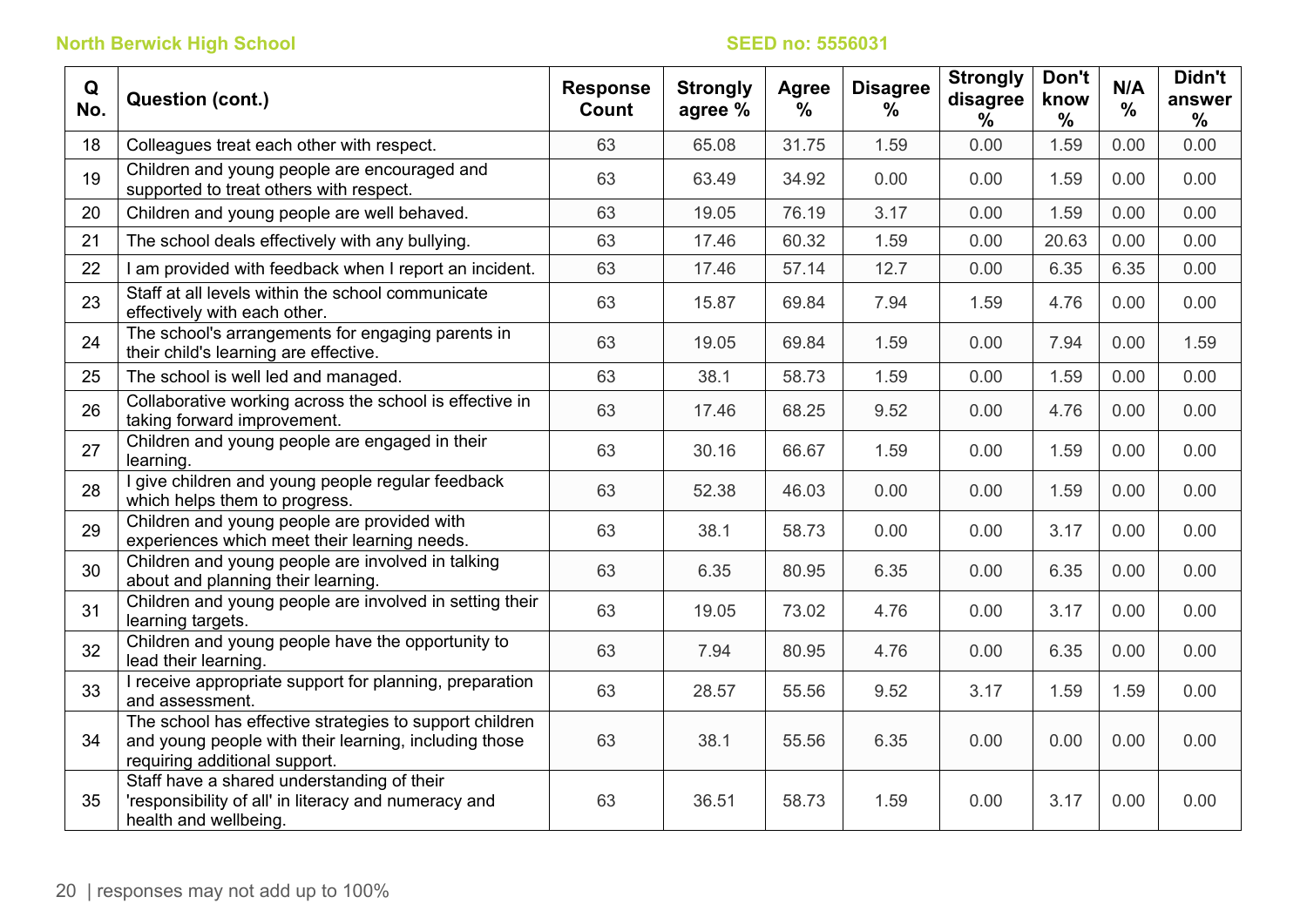| $\mathbf Q$<br>No. | <b>Question (cont.)</b>                                                                                                    | <b>Response</b><br>Count | <b>Strongly</b><br>agree % | Agree<br>% | <b>Disagree</b><br>% | <b>Strongly</b><br>disagree<br>% | Don't<br>know<br>% | N/A<br>$\%$ | Didn't<br>answer<br>% |
|--------------------|----------------------------------------------------------------------------------------------------------------------------|--------------------------|----------------------------|------------|----------------------|----------------------------------|--------------------|-------------|-----------------------|
| 36                 | Moderation activities are helping me to make sound<br>professional judgements.                                             | 63                       | 34.92                      | 58.73      | 0.00                 | 0.00                             | 4.76               | .59         | 0.00                  |
| 37                 | I have regular opportunities to help shape the<br>curriculum through discussions with colleagues,<br>parents and partners. | 63                       | 31.75                      | 53.97      | 9.52                 | 0.00                             | 3.17               | 0.00        | .59                   |
| 38                 | am aware of and involved in the school's strategies<br>for raising attainment for all.                                     | 63                       | 25.4                       | 69.84      | 3.17                 | 0.00                             | .59                | 0.00        | 0.00                  |